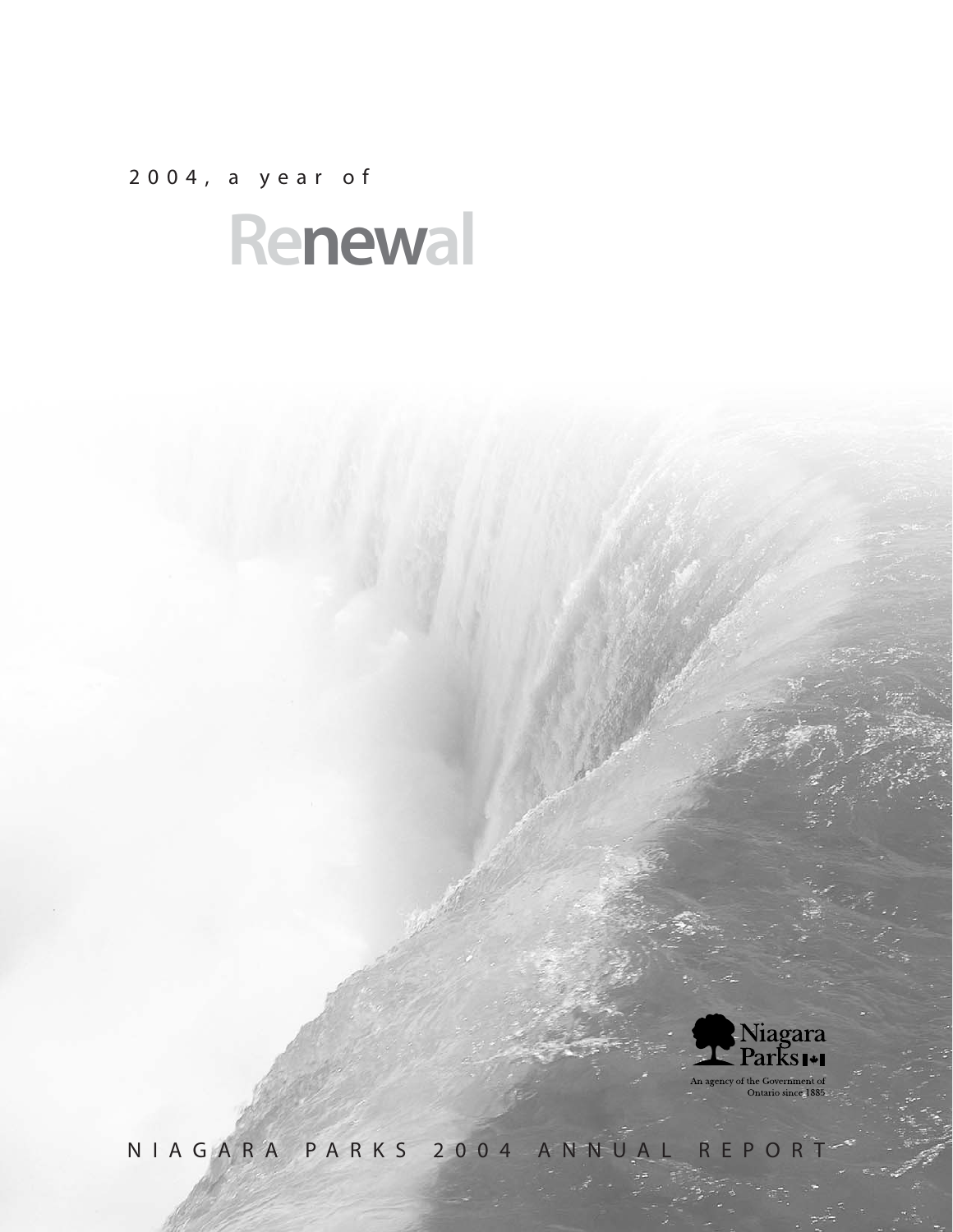

lagara is a region steeped in history and blessed by geography. As steward of one of the world's greatest natural wonders, The<br>Niagara Parks Commission (NPC) plays a major role in maintaining, protecting and showcasing the contributing to the economic growth and success of Niagara.

As a self-funded Operational Enterprise Agency of the Provincial Government, NPC is responsible for the maintenance of over 1,700 hectares of parkland, stretching some 56 kilometres along the Niagara River from Lake Erie to Lake Ontario.

Our mission remains the same as it was in 1885, to preserve and enhance the natural beauty of the Falls and the Niagara River corridor for the enjoyment of visitors while maintaining financial self-sufficiency.





Printed by the Order of the Legislative Assembly of Ontario







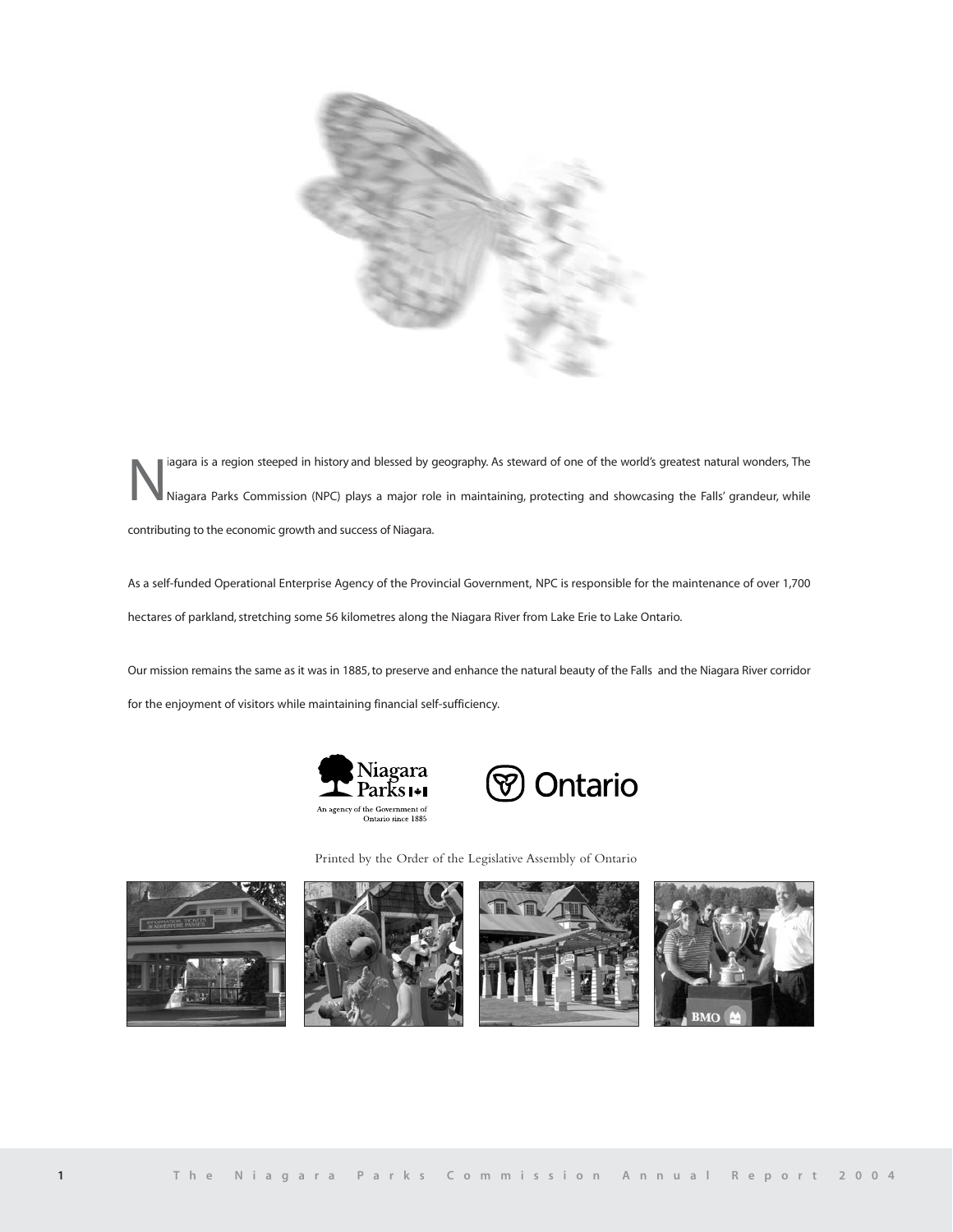# **Chairman's Message** *2004: A Year Of Recovery, Yet Challenges Remain*



*Jim Williams, Chairman*

The Niagara Falls tourism industry and The Niagara Parks Commission experienced a sense of renewal in 2004, as visitations to the province and its various attractions and tourist sites began to slowly recover from the negative effects of the 2003 tourism season.

As everyone is aware, the 2003 season was unlike anything ever experienced before in the tourism community. In response, NPC instituted an operating approach designed to restore the overall financial performance and profitability of the Commission. Many tough decisions had to be made and these actions combined with an increase in tourism visits allowed NPC to once again be profitable this year. Internal restructuring, strategic price increases, and more importantly attaining higher visitor spend from individuals already in the Park were major factors contributing to this financial turnaround.

The key for NPC now is to capitalize on this rebound, particularly when signs of a sustained tourism recovery remain tenuous at best. Unstable world events, increasing energy costs, border delays and the rising Canadian dollar will continue to be negative forces challenging our industry. As a result, NPC must look for ways to renew and expand its existing attractions and operations to ensure growth and economic stability in the years ahead.

These plans will be consistent with the Provincial Government's new Tourism Strategy,which was launched in June 2004.Developed with the assistance of tourism communities such as Niagara, this Strategy provides a comprehensive approach to positioning Ontario and Niagara as world-class, visitor friendly destinations.

It was with these goals in mind that NPC began to investigate new ways in which to enhance our visitor experience this past season. One of our first success stories has been the effect our two newly constructed Welcome Centres in Queen Victoria Park (QVP) have had in furthering our relationship with our visitors.

These new Centres have given the Commission the ability to properly welcome visitors to Niagara Parks, answer their questions and provide them with details on all there is to do and see at NPC. These Centres helped encourage greater visitor length of stay and have resulted in increased sales of our popular Niagara Falls & Great Gorge Adventure Pass.

Changes were also made at our Victoria Park Restaurant in 2004. Research had told us our visitors were looking for distinctly themed, family-oriented dining options. As a result,Victoria Park Restaurant has been redeveloped into Queen Victoria Place, with newly named restaurants Edgewaters Tap & Grill and the Riverview Market Eatery, providing guests with a more relaxed and family affordable dining experience.

To further improve the visitor experience, a redesign of the lower level of NPC's Maid of the Mist Plaza transformed the area into a nautically themed Marketplace. Over 1.7 million visitors travelled through the newly designed venue in 2004, enjoying new retail and food and beverage outlets, as well as daily live musical performances.

In terms of golf, NPC had the privilege of being named host site for the 2004 BMO Financial Group Canadian Women's Open. From July 5th through to the 11th, the world's best female golfers competed at our Legends on the Niagara's Battlefield course. Both the course and Niagara did itself proud as we received rave reviews from everyone involved in putting this tournament together.

These updated facilities and events not only helped NPC reach a number of the goals set out in the Province's new Tourism Strategy, they were also instrumental in the restoration of NPC's financial stability. Despite a number of these achievements, challenges do remain. Chief among these is our constant need to balance our preservation and economic development roles. It is a tall task, yet one the Commission has continually strived to achieve for 119 years.

As I conclude my first report as Chairman, let me take this opportunity to thank both the Commissioners and staff for their tireless efforts and commitment to this organization.Working together, I look forward to meeting the challenges of the future and to ensuring NPC remains one of the most prominent tourism destinations in both the Ontario and Canadian tourism scenes.

Jim Williams,Chairman The Niagara Parks Commission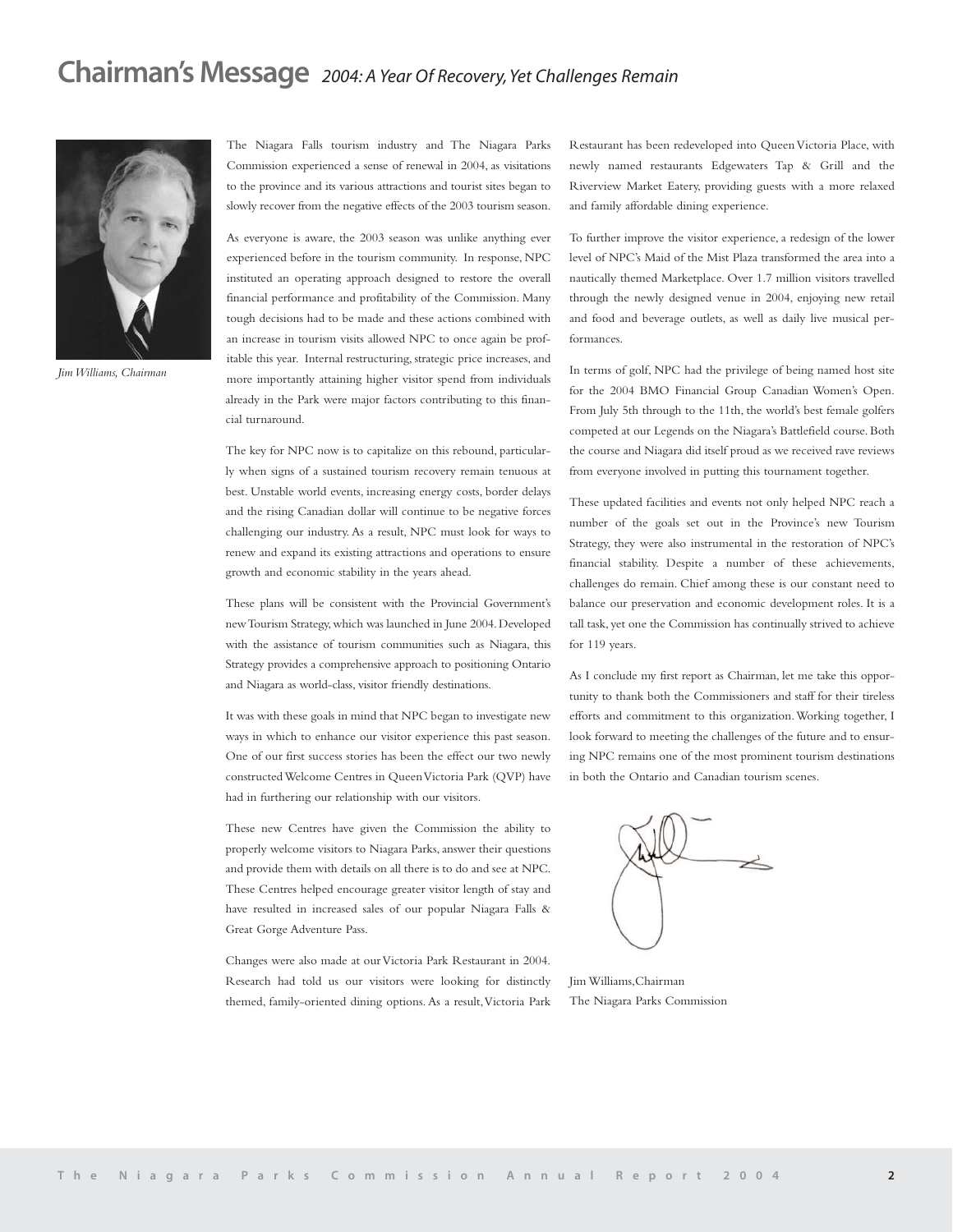# **The Commissioners**



*Back row, left to right:*

John Kernahan, General Manager

Marvin Kriluck Commission Solicitor

Frank B. Leslie Commissioner Appointed June 30, 2000 Term expires June 29, 2006

Gary F. Burroughs, (Town of Niagara-on-the-Lake Representative) Commissioner Appointed December 1, 2000 Term expires November 30, 2004

Bob Saracino, (Regional Municipality of Niagara Representative) Commissioner Appointed December 1, 2000 Term expires November 30, 2004

## *Front row, left to right:*

Alfred Liu, Commissioner Appointed February 27, 2003 Term expires February 26, 2006

Rick Dykstra, Commissioner Appointed February 27, 2003 Term expires February 26, 2006

Ted Salci, (City of Niagara Falls Representative) Commissioner Appointed February 25, 2004 Term expires November 30, 2004

Jim Williams, Chairman Appointed March 10, 2004 Term expires March 9, 2007

Archie Katzman, Vice Chairman Appointed October 24, 1981 Term expires October 23, 2005 Joan-Marie Brunt, Commissioner Appointed August 1, 1997 Term expires July 31, 2006

Anna T. Corfield-Tartaglia, Commissioner Appointed August 1, 1997 Term expires July 31, 2006

Anthony Rodway, Commissioner Appointed September 24, 2003 Term expires September 23, 2006

*Absent:*

Wayne Redekop, (Town of Fort Erie Representative) Commissioner Appointed December 1, 1997 Term expires November 30, 2004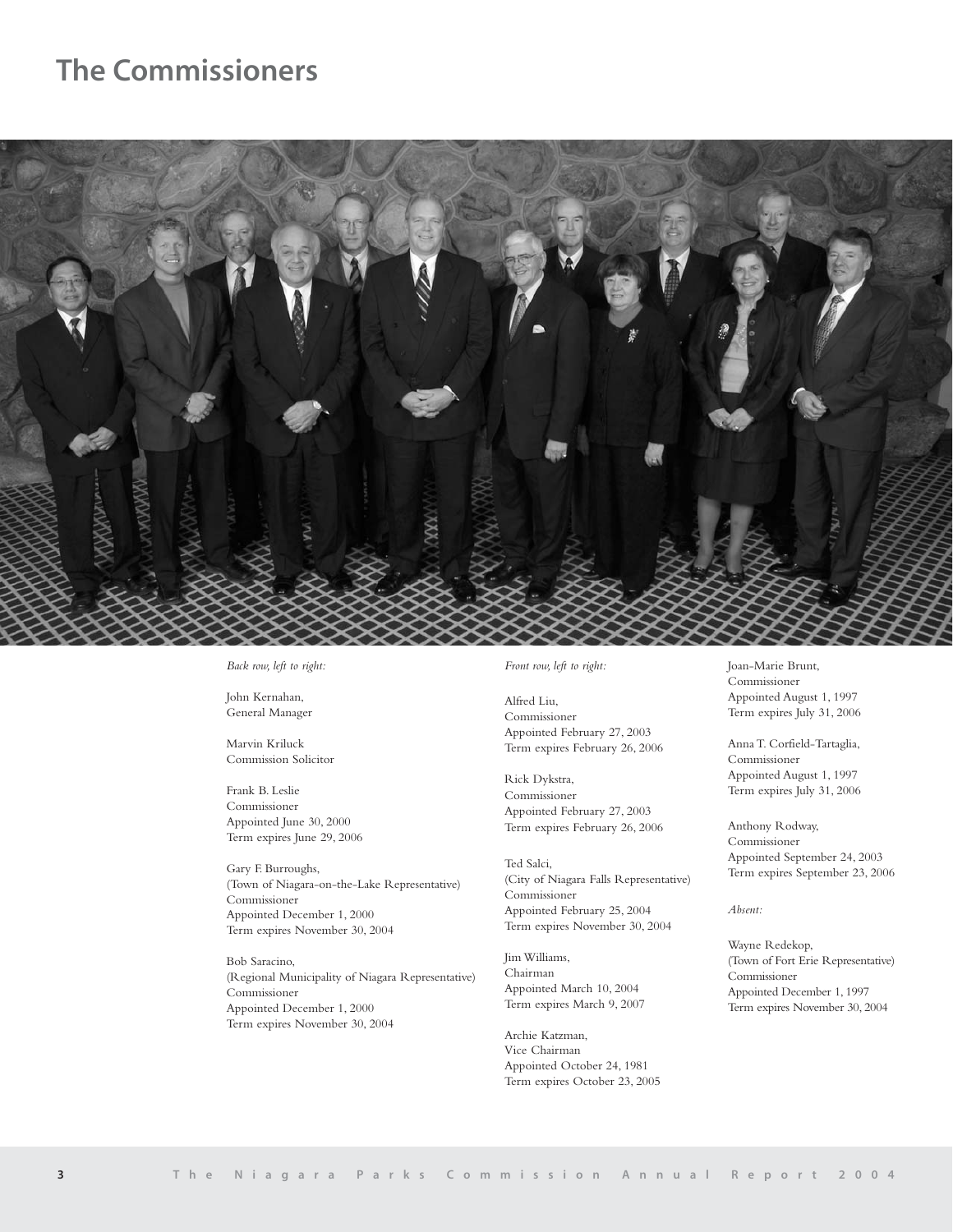# **2004 Economic Performance**

The 2004 season was a year of recovery for both The Niagara Parks Commission and the Niagara Falls tourism industry. However, continued sluggishness in the tourism economy, added competition and an aging infrastructure all pose serious roadblocks and challenges the Commission must address if it is to remain financially viable and relevant as a tourism destination.

While leading tourism indicators continue to point in the right direction, it will still take several years for both the industry and NPC to return to the position of financial stability experienced just a few short years ago. For instance, while tourism visitations and Park revenues both rose in 2004, they remain well below levels experienced as recently as 2002.This past season for example, retail and attraction revenues generated within the Park increased by 28% over the previous year. However, even after attaining this doubledigit increase, these revenues still remained 6% below the retail and attraction revenues earned by NPC in 2002.

Even more disconcerting is the fact that American visitation, which normally accounts for approximately 54% of all NPC retail revenue and over 72% of all NPC Pass sales, continues to remain well below levels reached in previous years. In fact, according to data supplied by the Ontario Ministry of Tourism and Recreation, total border crossings into Ontario from the United States for the period January to November 2004 decreased by 2.4% from 2003 and by 18.3% from the same period in 2002. Although the Ministry is forecasting year-over-year growth in U.S. visitations through to 2008, these visitations will not match those achieved by the Province in 2002.

One positive trend is the fact international visitations have begun to rebound.Total overseas border crossings to Ontario increased by 37.4% for the period January to November 2004. This is also an increase of 5.7% from the same period in 2002.These results are encouraging since international visitors account for approximately 33% of all retail sales within the Park. Again, these results remain



very fluid given the fact that international visitations decline dramatically when events such as 9/11, SARS and Mad Cow Disease become prominent issues in the world's media.

Another challenge confronting the industry is the fact that as areas across North America begin to improve and aggressively promote their regions as tourist destinations, added competition is felt in all our efforts to lure tourists back to the Niagara region.

In fact, in the most recent Travel Intention Survey issued by the Ministry of Tourism and Recreation, the key reason for the lack of interest in visiting Niagara Falls, among both Canadian and American visitors, is the perception that there is nothing new to do in Niagara. It's the "I've been there before" factor. In the survey 55% of Canadians and 53% of Americans say they have been to Niagara before, so there is no need to return. More troubling is the fact that 29% of Canadians and 34% of Americans indicated a general lack of interest in visiting this destination.

This overall growth in competition is felt more dramatically because it is occurring at a time when visitations are in a period of high instability. From a planning and development perspective, this has resulted in the Commission deciding not to pursue major

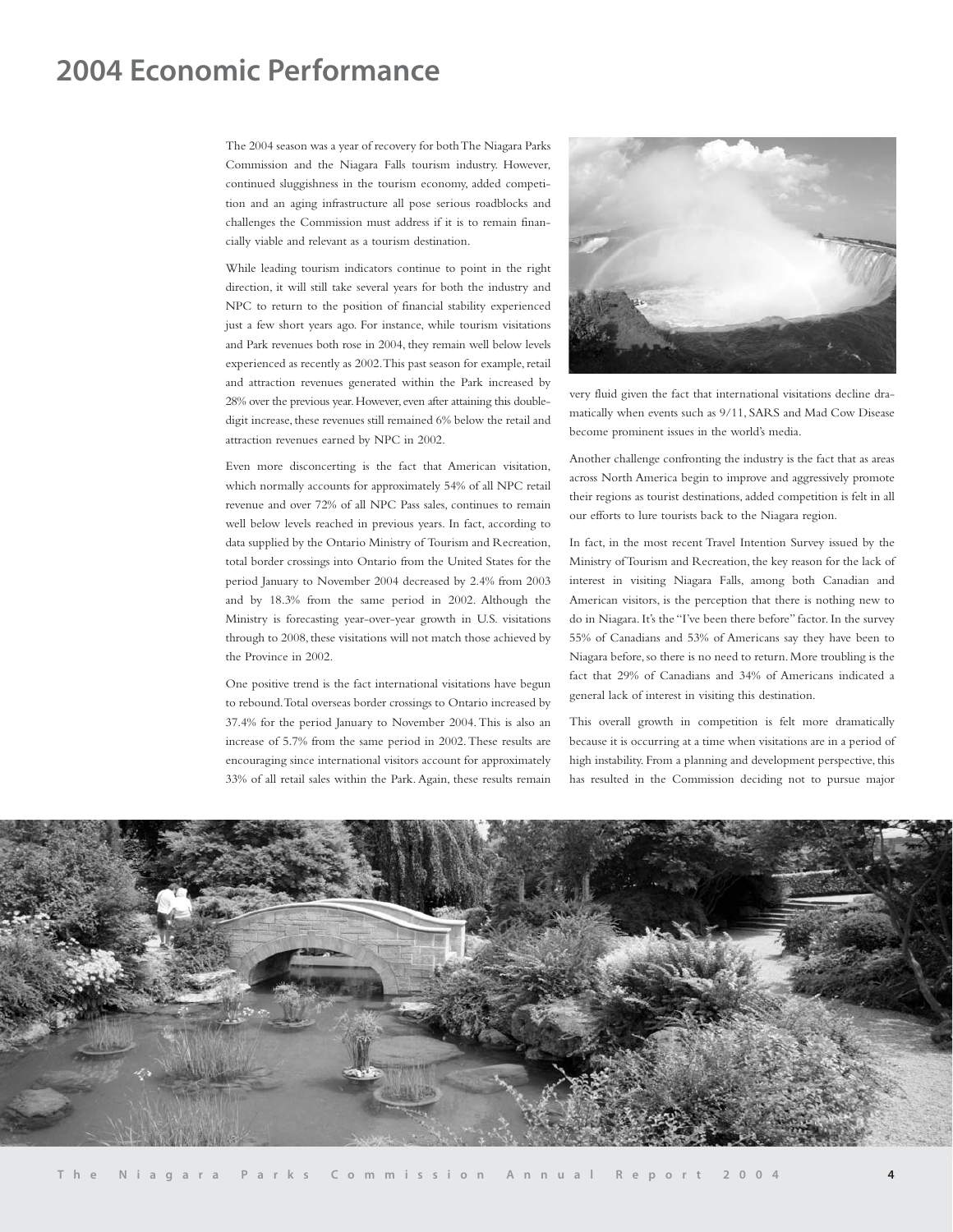# **2004 Economic Performance**

development projects in the next year, as was considered in 2004 with The Great Gorge Interpretive Tour. Although the Commission had prepared a very strong business case in support of this project, following public consultations it became clear the local community did not support this new attraction. As a result, the project was cancelled in August 2004.

Instead, NPC will be looking for ways to generate growth through investments in its current attractions, sites and facilities. For example, the addition of two new Welcome Centres in Queen Victoria Park helped produce a 116% increase in total Park Pass sales during the months of May to August 2004. Due to this, the Commission will investigate further locations for this type of Centre, including at our picturesque Botanical Gardens, as was first recommended in its very own Master Plan.

At our Botanical Gardens, we will be looking to update our Master Plan for the property. More gardens, new species of flowers, plants and new greenhouses, are just some of the ideas the Plan has envisioned for this beautiful location.

At our golf facilities we will be looking to enhance our Play and Stay opportunities in cooperation with our partners on the Niagara Golf Trail.We will be actively pursuing expansion in the number of courses represented on the Trail as well as new Play and Stay package opportunities for out-of-town visitors. We will also be working with our partners and the National Golf Course Owners Association to introduce a "code of conduct" that allows all operators to compete on equal terms while uniting as a single entity in attracting out-of-town golfers.

We also want to do more to promote junior golf. Legends on the Niagara is a "Future Links Licensed Facility," but we can do more. A new training and instruction program has therefore been developed and it will be introduced next year to encourage junior golfers and to provide them with the opportunity to hone their skills at our Chippawa golf course.

There will also be an increased emphasis on infrastructure renewal, along with initiatives designed to improve the organization's overall communications capabilities and relationships with the communities we call home.

Despite the economic renewal experienced this past season, the key challenge facing the Commission is its economic sustainability over the long-term. Significant strides were made to combat the negative effects of 2003, however NPC must remain vigilant and committed to maintaining its financial stability if it is to be profitable in the years to come.

#### **2004 Fast Facts**

- Gross revenues increased from \$65 million in 2003 to over \$76 million
- NPC attained a net profit of \$3.8 million
- Overall attendance at NPC's paid attractions, golf courses and historic sites increased by 8%, reaching 4,468,607
- NPC employed 1,670 staff (293 full-time and 1,377 seasonal employees)
- NPC's payroll was \$31 million
- NPC remitted over \$3.7 million in Retail Sales Tax to the Province
- Operating expenses totalled \$51.4 million, including \$6.8 million used to plant and maintain the numerous gardens and parklands surrounding the Falls
- NPC provided grants in lieu of taxes in the amount of \$907,000 to the City of Niagara Falls, \$26,000 to the Town of Niagaraon-the-Lake and \$16,000 to the Town of Fort Erie
- There were more than 21,000 destination rounds of golf played at NPC's Whirlpool and Legends on the Niagara golf courses
- Play and stay golf rounds at NPC courses more than doubled from 4,000 in 2003 to over 8,000
- Over 200,000 Niagara Falls & Great Gorge Adventure Passes were sold (160,610 Adult Passes, 41,518 Children Passes)
- Use of the internet (www.niagaraparks.com) helped NPC achieve over \$400,000 in pre-sold on line sales of the Niagara Falls & Great Gorge Adventure Pass

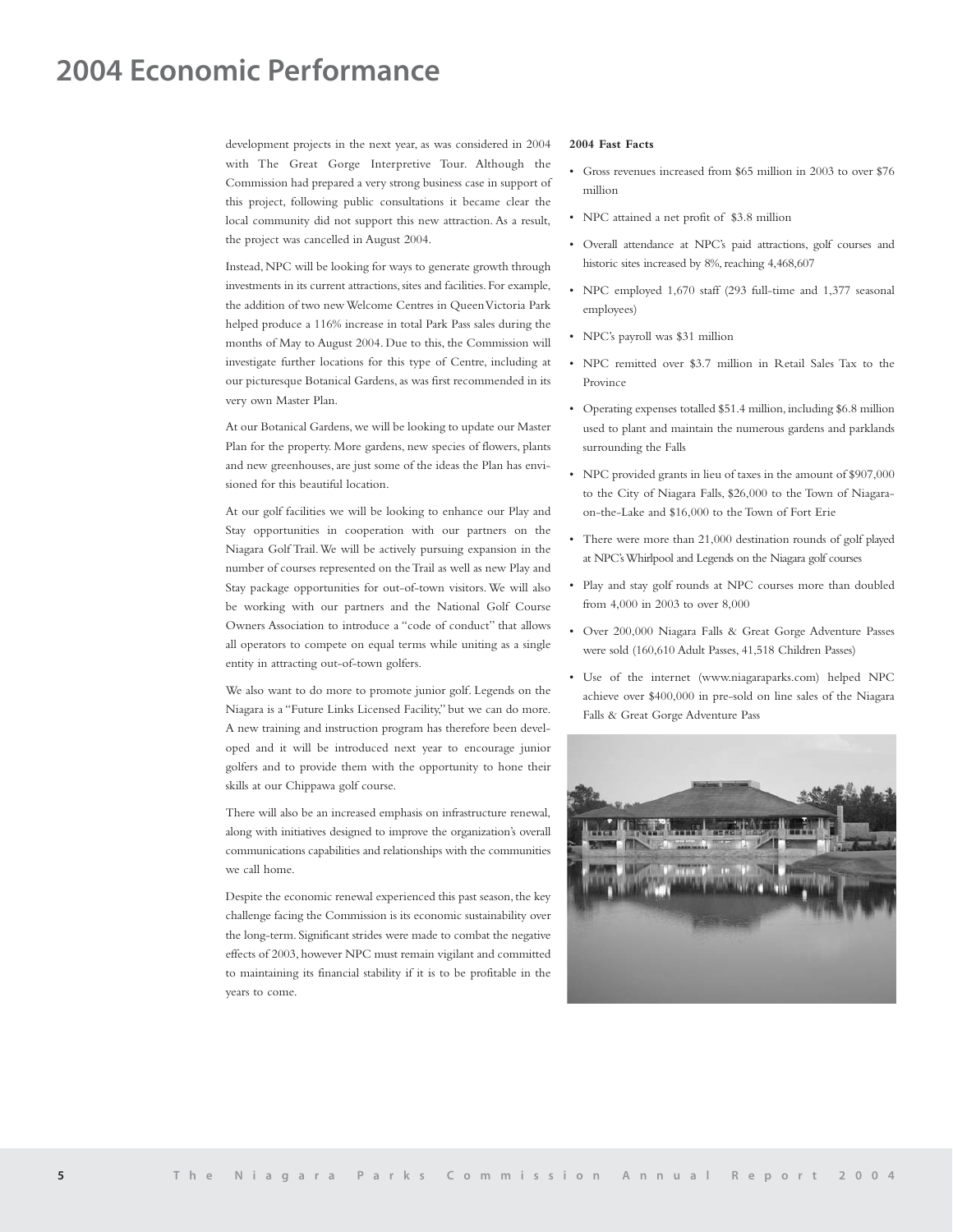## **Year In Review**





## NOVEMBER 2003

#### **NPC Receives Conservation Achievement Award**

A Conservation Achievement Award was presented to NPC by the Niagara Peninsula Conservation Authority in recognition of the Commission's efforts and investment in projects within the Niagara watershed. Working in partnership with volunteer groups, local municipalities and federal and provincial agencies, NPC has worked on two key environmental initiatives this past year: the creation of a Niagara River Shoreline Management Plan covering all of NPC's 56 kilometres of river front property; and the restoration of Paradise Grove, a woodlot of environmental, cultural and historic significance located in the Town of Niagara-on-the-Lake.

## DECEMBER 2003

#### **Chairman Merrett's Term Ends**

Having served since December 1997, Brian Merrett's appointment as Chairman of NPC came to an end on December 9, 2003. Early on in his professional career, Brian sat on the Commission's Board as a representative for the City of Niagara Falls. During his two terms in office, Brian oversaw several important initiatives including the development of the world-class 45-hole golf facility Legends on the Niagara.

## JANUARY 2004

## **Proposed Landscape Plan for Roberts Street Gateway Unveiled**

On January 20, 2004 NPC invited members of the public to view and provide comments on its proposed landscape plan for the Roberts Street (Highway 420) Gateway Project. The Commission is currently working with the City of Niagara Falls, Ontario Ministry of Tourism and Recreation, Ontario Ministry of Transportation and the Regional Municipality of Niagara to revitalize the look of Roberts Street, a key "Gateway" into Ontario and Niagara Parks for visitors from Canada and the United States.

## FEBRUARY 2004

## **NPC's Administrative Manager Retires**

After 35 years of service, NPC's Administrative Manager Jane Lowrey retired. Hired in September 1969 as an assistant in the Personnel Department, Jane's duties were progressively expanded to support the work of the Assistant General Manager and General Manager of the Commission. In 2002, Jane was appointed to the position of Administrative Manager for the Commission. At the last Commission meeting prior to her retirement, NPC's Acting-Chairman Archie Katzman presented Jane with a framed print as a thank you for her years of dedication and service.

## MARCH 2004

## **Butterfly Conservatory Renovations Completed**

In time to help celebrate March Break, NPC's Butterfly Conservatory reopened its doors to the public on Saturday, March 13. After almost seven years of continual operations, the Conservatory was closed for several weeks in 2004 so that needed renovations and maintenance work could take place.For the reopening, the Conservatory was re-colonized with over 2,000 butterflies representing 30 different species. The re-launch also included special March Break programming designed to teach children the importance of butterflies and their relationship with the plant world.

## **School of Horticulture Graduation**

On Saturday, March 27, graduation and awards ceremonies were held for the students of NPC's School of Horticulture. The graduating class of 2004 included: Matthew Busato, Melanie Gore, Kimberly Boles, Raakel Toppila, Ian Tapper (Valedictorian), Alana MacCallum, Faydra Henry, Barb Lougheed, Liam McCaul,Trevor Swance and Jon Peter.

## APRIL 2004

## **Jim Williams named NPC Chairman**

In a ceremony held at Oak Hall on April 16th, Jim Williams was sworn in as the 12th Chairman of The Niagara Parks Commission. Mr.Williams brings a wealth of experience to the position, having worked for the Federal Government of Canada for over 32 years in a variety of senior management positions. During his career, the Government of Canada and many other international governments recognized Jim for his extensive management experience. In his capacity as Chairman, Mr.Williams will help guide the operations of the Commission, an agency tasked with the responsibility of playing an integral role in the tourism economies of Niagara and Ontario.

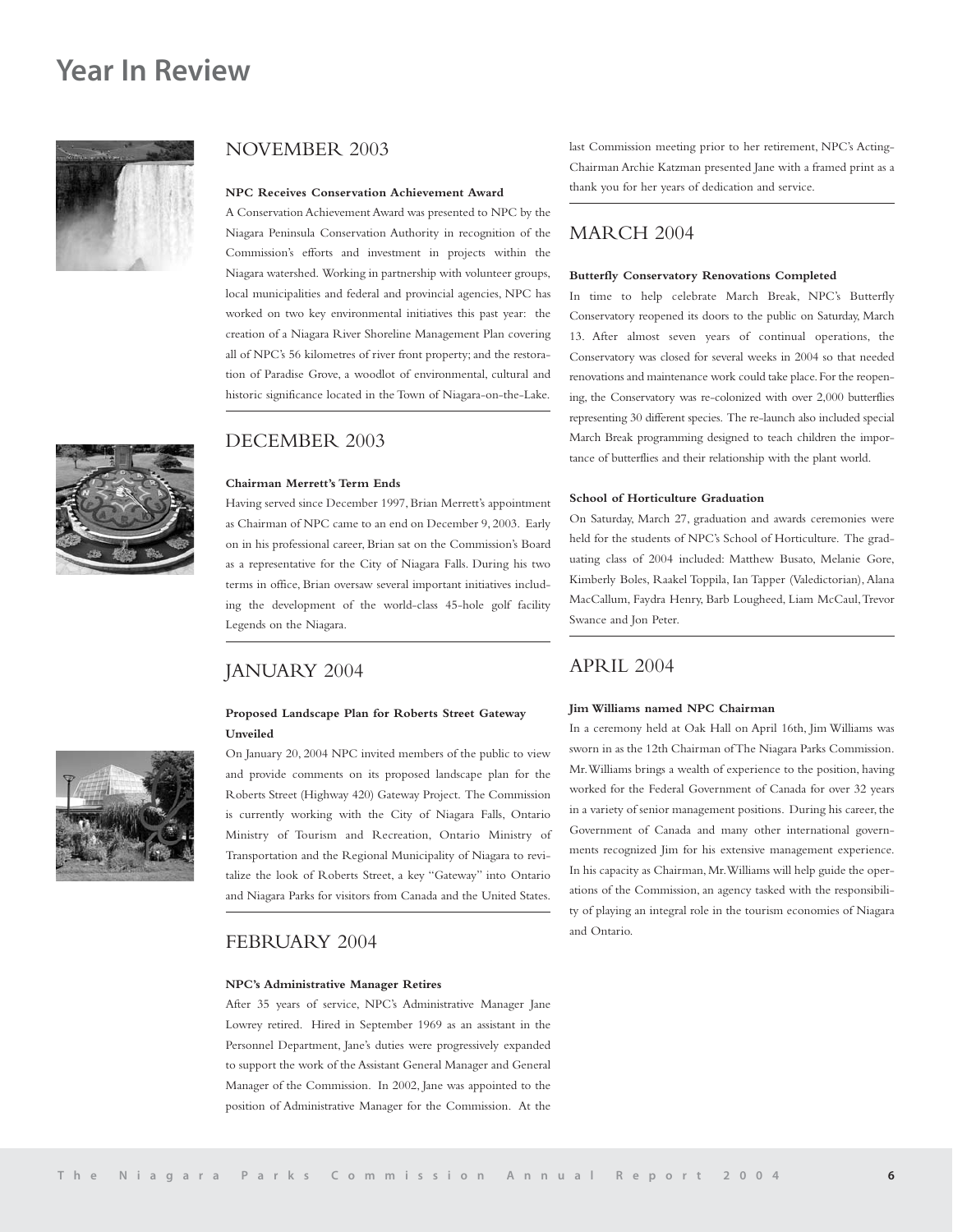## **Year in Review**



## **NPC Releases Mist Study**

On April 28, NPC released the findings of a report prepared by engineering consultants Rowan Williams Davies & Irwin Inc., dealing with increased misting in and around Table Rock Point. The study found that the construction of several new high-rise hotels in Niagara Falls resulted in more frequent and uncomfortable misting patterns at the brink of the Canadian Horseshoe Falls (Table Rock). NPC has shared these results with various community stakeholders to ensure environmental impacts are considered before future developments are undertaken.

## MAY 2004

## **NPC and its Parks Employees Reach Contract Settlement**

On May 14, NPC Parks employees, members of the Ontario Public Service Employees Union (OPSEU) Local 217, reached a three-year contract agreement with the Commission, averting what would have been the first strike in NPC's history. Earlier in the year, NPC had reached a three-year contract settlement with members of the Niagara Parks Police, who are also represented by Local 217 of OPSEU.

#### **United Way Staff Picnics**

May kicked off NPC's fundraising drive in support of the United Way of Niagara. Staff barbeques, casual Fridays and the ever popular Bigga Tomatafest were just some of the events and activities NPC and its staff supported to help raise funds for several worthwhile charities in the community. In 2004, the Commission and its dedicated staff contributed \$54,417.79 to the United Way of Niagara.



## JUNE 2004

#### **The Niagara Flower and Garden Show**

Together with the Master Gardeners of Niagara, NPC played host to a three-day garden extravaganza at its beautiful Botanical Gardens. From June 11 to 13, over 100 gardening vendors and experts displayed their wares and provided input and advice to thousands of local residents and tourists who attended seminars and purchased the newest in gardening items.

## JULY 2004

## **Meg Mallon Wins 2004 BMO Financial Group Canadian Women's Open**

Following up on her win at the U.S. Women's Open, American Meg Mallon captured the 2004 LPGA Canadian Women's title by defeating fellow American Beth Daniels. Played at Legends on the Niagara's Battlefield course, the tournament and course earned rave reviews from the world's best female golfers, with Mallon calling Battlefield "the best conditioned course we have played on all year." Over 40,000 spectators attended the weeklong tournament and over 1,200 volunteers helped make the event a great success.

## **RiverWalk Music Festival and the Fort Erie Friendship Festival**

Fort Erie was the place to be during the July long weekend, as both the RiverWalk Music Festival and the Fort Erie Friendship Festival drew thousands of residents and visitors to the Niagara River Parkway. The RiverWalk Music Festival was organized by the Niagara Chapter of the MS Society of Canada as a fundraising event, while the Friendship Festival celebrated the bonds between Canada and the United States.

#### **Canada's Premiers visit Niagara**

On Thursday, July 29, Niagara Falls and Oakes Garden Theatre served as the backdrop for an evening reception of Canada's Provincial and Territorial Premiers. Gathered in Niagara-on-the-Lake for three days of meetings, the nation's Premiers took a muchneeded break to enjoy the sights and sounds of Niagara Parks.

#### **Honouring Irish Poet Thomas Moore**

More than 200 people gathered along the Niagara River Parkway in Niagara-on-the-Lake for the unveiling of a plaque dedicated to Ireland's national poet,Thomas Moore. NPC property was chosen as the site for a plaque honouring Moore, who 200 years earlier had visited Niagara. Renowned stage actor Colm Wilkinson officially unveiled the plaque.

## AUGUST 2004

#### **The Siege of Old Fort Erie**

On August 7 and 8, the thrill of battle was experienced during the 18th annual War of 1812 Living History Weekend at Old Fort Erie. Close to 500 re-enactors participated in the event, providing demonstrations of pitched battles that occurred in and around the Fort. Uniform and artillery displays and demonstrations took place, as well as a re-creation of how the soldiers and their families

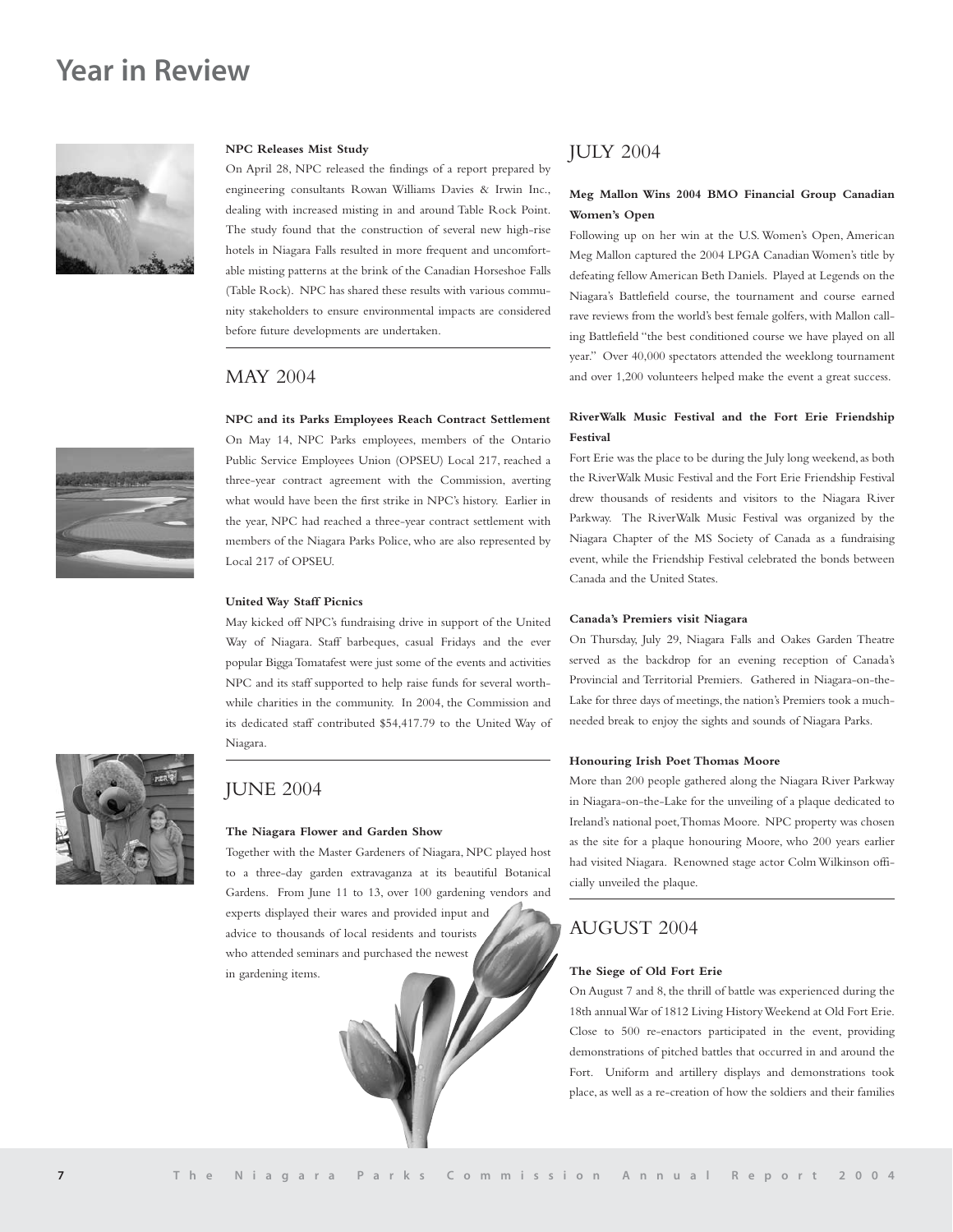

lived during those times. A ceremony was also held to honour those who fell in the battles.

## **Niagara Parks 2004 Student Awards**

Niagara Parks awards scholarships each year to seven seasonal student employees to recognize their academic success, community involvement and work performance. Presentation of the awards was held at Oak Hall prior to the Commission meeting of Friday, August 20, 2004. This summer's scholarships were presented to: Patrick Keenan (Harris Award),Victoria Betts, Michael Connolly, Daniel DelGobbo, Lauren Gienow, Meredith Kuipers and Margaret Baines (Seibel Award).

## SEPTEMBER 2004

## **Australia's TODAY show goes live from Table Rock**

The TODAY program,Australia's top rated breakfast show, broadcast live from Table Rock on Thursday, September 23. In Canada as part of a five-day tour, the TODAY show cast and crew visited Quebec City, Montreal,Toronto, Montebello and beautiful Niagara Falls.

#### **Danish Prince Visits Niagara**

On Thursday, September 30, NPC Commissioner Bob Saracino performed the roles of unofficial ambassador and tour guide for a visit to Niagara Parks by Prince Joachim of Denmark. The Prince was attending meetings in Toronto and spent the morning in Niagara Parks, visiting Table Rock and taking in the beauty of the Falls and the surrounding parkland.

## OCTOBER 2004

#### **Canada AM show visits the Falls**

Not to be outdone by their Aussie counterparts, Canada's top rated breakfast show, Canada AM, broadcast live from Table Rock. Conducted on October 20, the show featured several highlights that visitors could see at the Park, including the nightly Falls Illumination and fireworks. Musical guests Jack Soul also performed during the telecast.

## **Trans Canada Trail Pavilion Open in Fort Erie**

On Saturday, October 23, hundreds of people turned out for the dedication and celebration of the Trans Canada Trail's newest Pavilion, located in Bowen Park in the Town of Fort Erie. This Niagara Pavilion is connected to NPC's 56 km Niagara River Recreation Trail, and showcases the names of local citizens and organizations that have worked to ensure the completion of the Trans Canada Trail, Greater Niagara Circle Route and the Friendship Trail in Fort Erie.



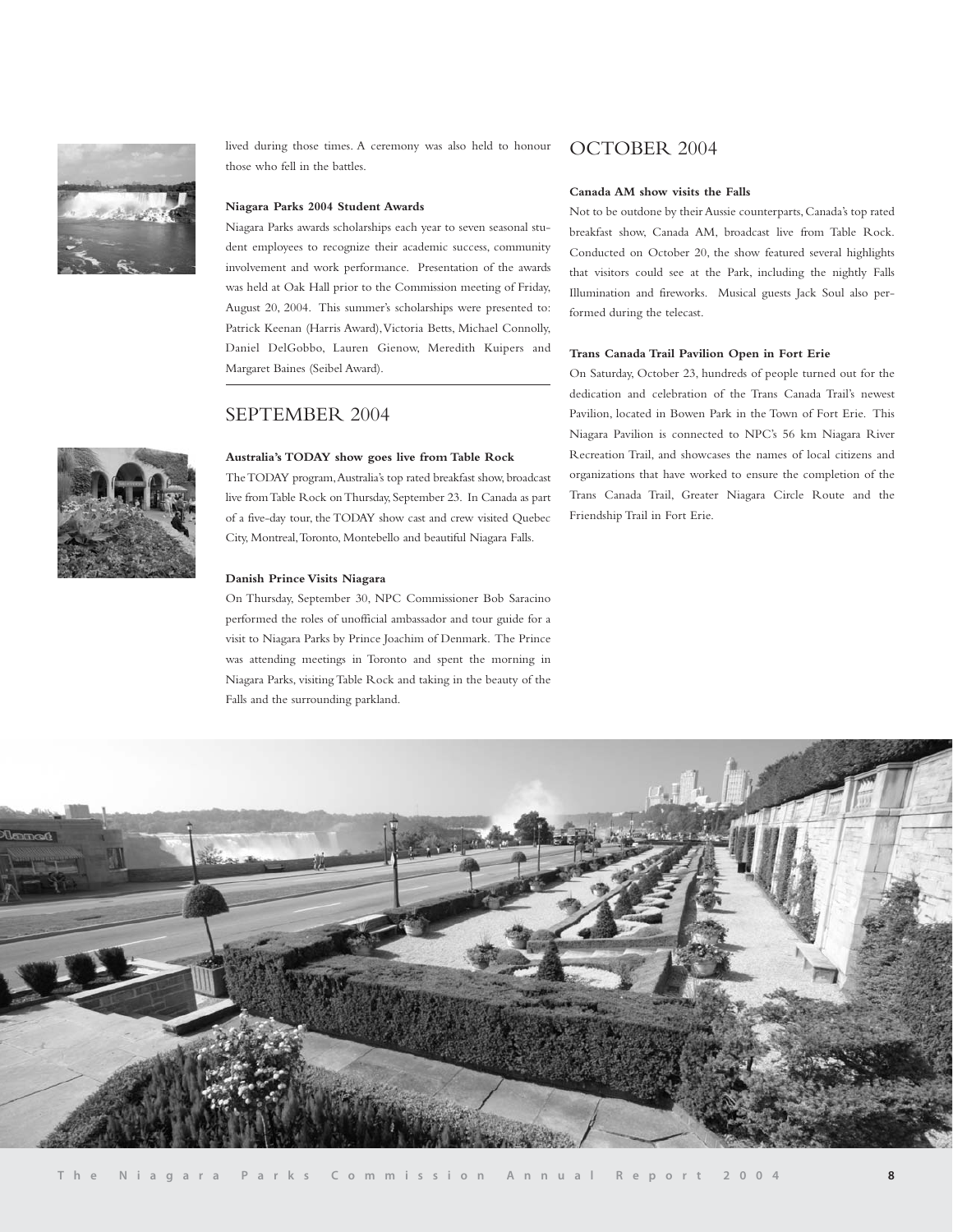# **Business Climate**



## **COMPARATIVE PERFORMANCE ~ Gift Shops, Restaurants, and Attractions (\$`000)**

|                                                             | 2004     | % Of Sales | 2003     | % Of Sales |
|-------------------------------------------------------------|----------|------------|----------|------------|
| Income                                                      | \$69,397 | 100        | \$57,796 | 100        |
| Cost of Goods Sold                                          | 13,446   | 19         | 11,453   | 20         |
| Gross Profit                                                | \$55,951 | 81         | \$46,343 | 80         |
| <b>Operating Expenditures</b>                               | 31,508   | 45         | 33,133   | 57         |
| Net Income Before<br>Administrative Overhead & Depreciation | \$24,443 | 35         | \$13,210 | 23         |

Administrative Overhead & Depreciation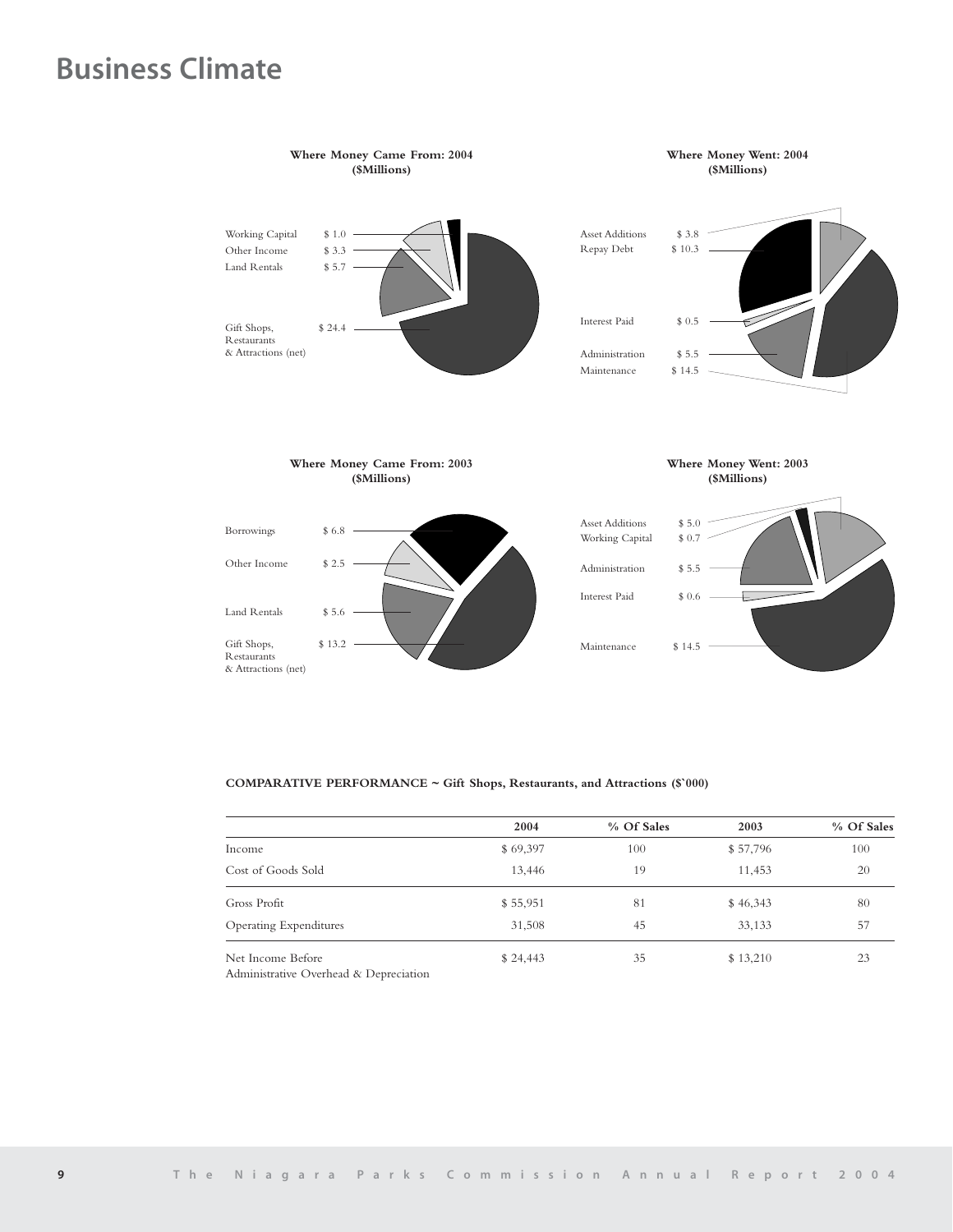# **Attraction Attendance**

## **Attendance – Attractions, Golf Courses and Historic Sites**

|                                                  | 2004      | 2003      | Increase or (Decrease) |
|--------------------------------------------------|-----------|-----------|------------------------|
| <b>Attractions</b>                               |           |           |                        |
| Maid of the Mist Elevator                        | 1,767,494 | 1,249,773 | 517,721                |
| Journey Behind the Falls                         | 1,016,594 | 895,150   | 121,444                |
| <b>Butterfly Conservatory</b>                    | 502,302   | 488,346   | 13,956                 |
| Whirlpool Aero Car                               | 136,491   | 151,659   | (15, 168)              |
| White Water Walk                                 | 214,781   | 206,396   | 8,385                  |
| Falls Incline Railway                            | 675,685   | 508,866   | 166,819                |
| Sir Adam Beck                                    | 21,781    | 26,061    | (4,280)                |
| <b>Attractions Total</b>                         | 4,335,128 | 3,526,251 | 808,877                |
| Golf                                             |           |           |                        |
| Oak Hall Par 3 Golf Course                       | 9,006     | 12,431    | (3, 425)               |
| Whirlpool Golf Course                            | 37,382    | 34,017    | 3,365                  |
| Legends on the Niagara Golf Complex              | 62,804    | 68,424    | (5,620)                |
| <b>Golf Total</b>                                | 109,192   | 114,872   | (5,680)                |
| <b>Historic Sites</b>                            |           |           |                        |
| Old Fort Erie                                    | 15,682    | 17,564    | (1,882)                |
| Laura Secord Homestead                           | 4,448     | 5,562     | (1, 114)               |
| Mackenzie Heritage Printery and Newspaper Museum | 2,526     | 2,832     | (306)                  |
| McFarland House                                  | 1,631     | 1,863     | (232)                  |
| <b>Historic Sites Total</b>                      | 24,287    | 27,821    | (3,534)                |
| <b>ATTENDANCE TOTAL</b>                          | 4,468,607 | 3,668,944 | 799,663                |
| Vehicle Parking & People Movers                  |           |           |                        |
|                                                  | 2004      | 2003      | Increase or (Decrease) |
| People Movers                                    | 242,194   | 217,293   | 24,901                 |
| Falls Parking Lot                                | 402,254   | 355,496   | 46,758                 |
| Rapids View Parking Lot                          | 43,409    | 46,045    | (2,636)                |
| Total                                            | 687,857   | 618,834   | 69,023                 |

*Note: Attendance records for the Niagara Parks Greenhouse no longer recorded*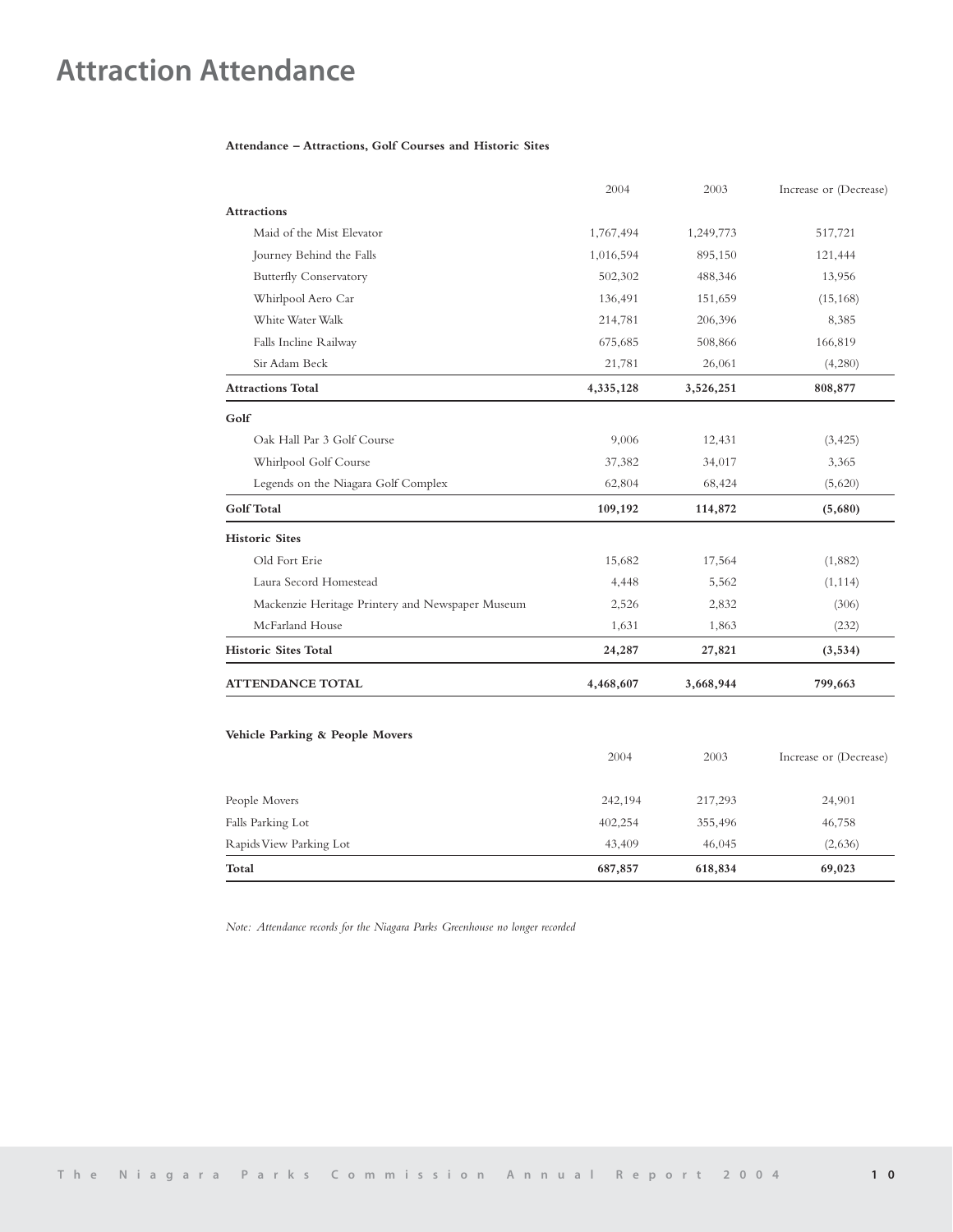# **The Niagara Parks Commission**

## MANAGEMENT REPORT

The accompanying financial statements are the responsibility of the management of The Niagara Parks Commission.

These financial statements have been prepared by management in accordance with Canadian generally accepted accounting policies. Financial statements are not precise since they include certain amounts based on estimates and judgements.Management has determined such amounts on a reasonable basis in order to ensure that the financial statements are presented fairly, in all material respects.

The Commission maintains a system of internal accounting and administrative control that is designed to provide reasonable assurance the financial information is relevant, reliable and accurate and that the Commission's assets are properly accounted for and adequately safeguarded.

The Commission is responsible for ensuring that management fulfills its responsibilities for financial reporting and is ultimately responsible for reviewing and approving the financial statements.

The Commission meets periodically with management to discuss internal controls over the financial reporting process, auditing matters and financial reporting issues, and to satisfy itself that each party is properly discharging its responsibilities.

The financial statements have been audited by Crawford, Smith and Swallow Chartered Accountants LLP, the external auditors, in accordance with Canadian generally accepted auditing standards on behalf of the Commission, the Minister of Tourism and Recreation and the Auditor General. Crawford, Smith and Swallow Chartered Accountants LLP has full and free access to the Commission.

John A. M. Kernahan General Manager December 17, 2004

(c) ongall

Neil McDougall, CMA Senior Director, Corporate Services December 17, 2004

## AUDITORS' REPORT

## *ToThe Niagara Parks Commission, the Minister of Tourism and Recreation and the Auditor General*

Pursuant to the Niagara Parks Act which provides that The Niagara Parks Commission, an agency of the Crown, shall be audited by the Auditor General or an auditor designated by the Lieutenant Governor in Council, we have audited the balance sheet of The Niagara Parks Commission as at October 31, 2004 and the statements of operations, equity and cash flows for the year then ended. These financial statements are the responsibility of management. Our responsibility is to express an opinion on these financial statements based on our audit.

We conducted our audit in accordance with Canadian generally accepted auditing standards.Those standards require that we plan and perform an audit to obtain reasonable assurance whether the financial statements are free of material misstatement. An audit includes examining, on a test basis, evidence supporting the amounts and disclosures in the financial statements. An audit also includes assessing the accounting principles used and significant estimates made by management, as well as evaluating the overall financial statement presentation.

In our opinion, these financial statements present fairly, in all material respects, the financial position of the Commission as at October 31, 2004 and the results of its operations and its cash flows for the year then ended in accordance with Canadian generally accepted accounting principles.

Crow for Die Slucent

Crawford, Smith and Swallow Chartered Accountants LLP December 17, 2004, Niagara Falls, Ontario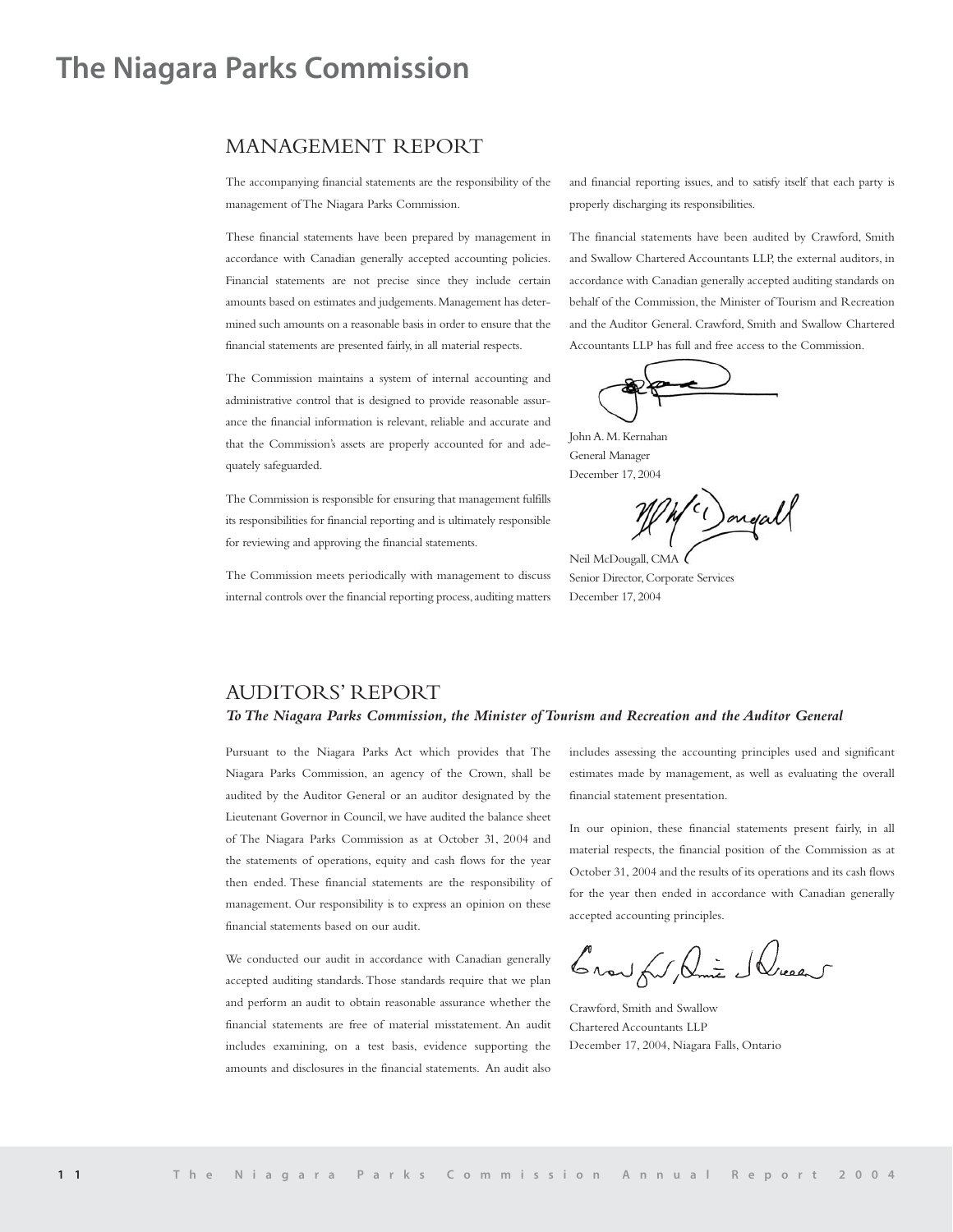## STATEMENT 1

|                                | (In thousands of dollars) |         |  |
|--------------------------------|---------------------------|---------|--|
| <b>Assets</b>                  | 2004                      | 2003    |  |
|                                | \$                        | \$      |  |
| <b>Current Assets</b>          |                           |         |  |
| Cash                           | 890                       | 1,589   |  |
| Accounts receivable            | 2,150                     | 2,755   |  |
| Inventories                    |                           |         |  |
| Saleable merchandise           | 4,202                     | 4,965   |  |
| Maintenance and other supplies | 1,085                     | 1,326   |  |
| Prepaid expenses               | 604                       | 339     |  |
|                                | 8,931                     | 10,974  |  |
| Fixed Assets - note 2          | 128,990                   | 134,326 |  |
|                                | 137,921                   | 145,300 |  |

## **Liabilities and Equity**

| <b>Current Liabilities</b>             |         |         |
|----------------------------------------|---------|---------|
| Bank overdraft - note 3                | 2,050   |         |
| Bank loan                              |         | 13,000  |
| Accounts payable                       | 4,349   | 4,300   |
| Accrued payroll                        | 1,579   | 1,946   |
| Current portion of long-term financing | 86      | 59      |
|                                        | 8,064   | 19,305  |
|                                        |         |         |
| Long-Term Financing - note 4           | 64      | 45      |
| Post-Employment Benefits - note 5      | 2,976   | 2,931   |
| <b>Commitments</b> - note 9            |         |         |
| <b>Contingencies</b> - note 10         |         |         |
| Equity – Statement 2                   | 126,817 | 123,019 |
|                                        | 137,921 | 145,300 |

see accompanying notes

Signed on behalf of the Commission:

 $\bigwedge \bigwedge$  Chairman Commissioner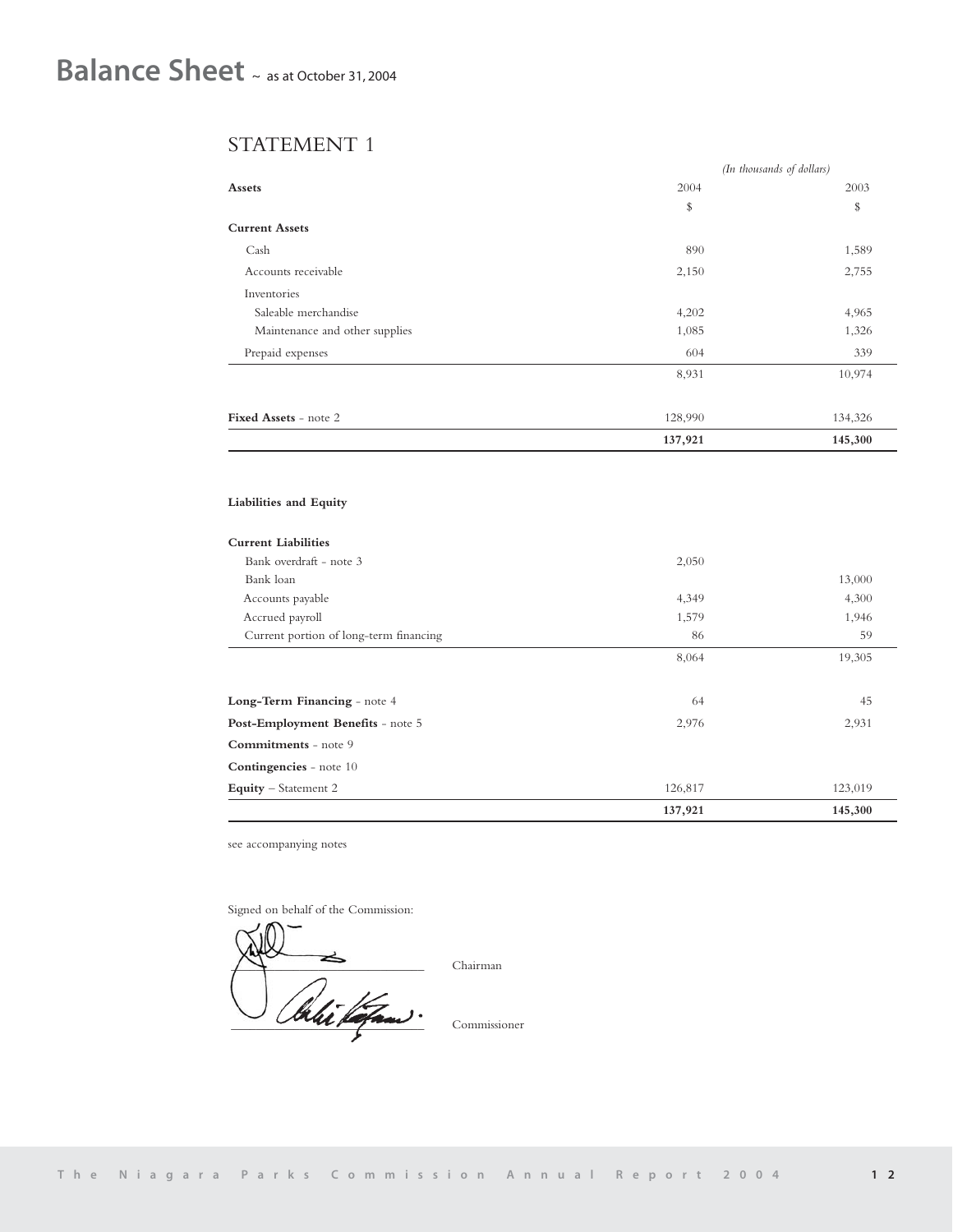# Statement of Equity ~ for the year ended October 31, 2004

## STATEMENT 2

|                                              | (In thousands of dollars) |         |
|----------------------------------------------|---------------------------|---------|
|                                              | 2004                      | 2003    |
|                                              | \$                        | \$      |
| Equity, Beginning of Year                    | 123,019                   | 132,015 |
| Net Income (Loss) for the Year - Statement 3 | 3.798                     | (8,996) |
| Equity, End of Year                          | 126,817                   | 123,019 |

see accompanying notes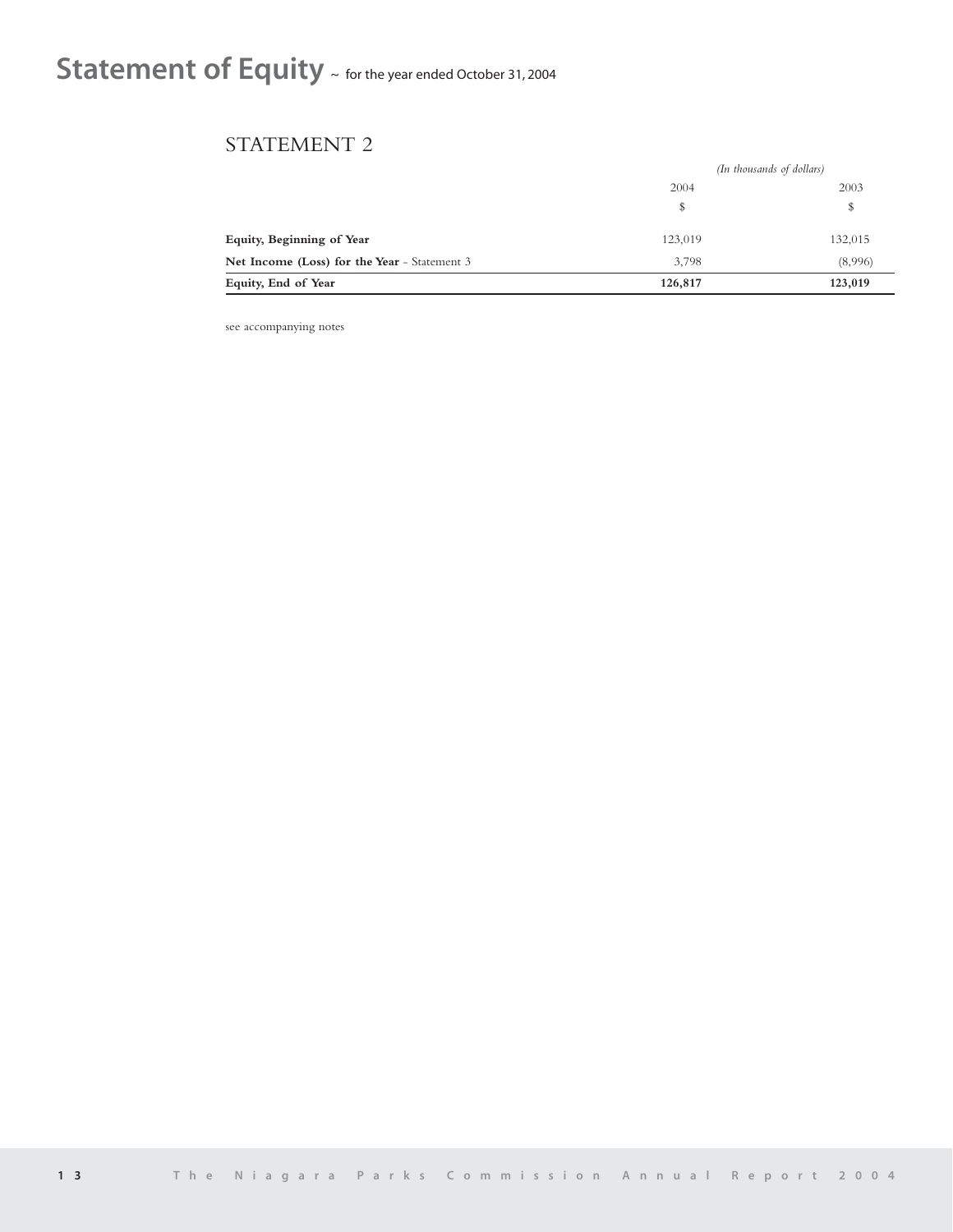# Statement of Operations  $\sim$  for the year ended October 31, 2004

## STATEMENT 3

|                                               |         | (In thousands of dollars) |
|-----------------------------------------------|---------|---------------------------|
|                                               | 2004    | 2003                      |
|                                               | \$      | \$                        |
| Income                                        |         |                           |
| Gift shops, restaurants and attractions       | 69,397  | 57,796                    |
| Land rent                                     | 5,659   | 5,572                     |
| Commissions, rentals and fees                 | 2,765   | 2,078                     |
| Premium on United States funds - net          | 460     | 396                       |
| Gain (loss) on disposal of fixed assets - net | (1,979) | 22                        |
| Sundry income                                 | 51      | 28                        |
|                                               | 76,353  | 65,892                    |
| <b>Expenses</b>                               |         |                           |
| Gift shops, restaurants and attractions       |         |                           |
| Cost of goods sold                            | 13,446  | 11,453                    |
| Operating expenses                            | 28,637  | 30,481                    |
| Maintenance                                   | 12,066  | 13,443                    |
| Administrative and police                     | 7,879   | 7,922                     |
| Marketing and promotion                       | 2,871   | 2,652                     |
|                                               | 64,899  | 65,951                    |
| Net Income (Loss) for the Year before         |         |                           |
| <b>Undernoted Items</b>                       | 11,454  | (59)                      |
| Other Items                                   |         |                           |
| Interest expense - net - note 6               | 471     | 587                       |
| Depreciation - note 7                         | 7,185   | 6,936                     |
|                                               | 7,656   | 7,523                     |
| Net Income (Loss) before Non-Recurring Items  | 3,798   | (7, 582)                  |
| Non-Recurring Items - note 8                  |         | (1, 414)                  |
| Net Income (Loss) for the Year                | 3,798   | (8,996)                   |

see accompanying notes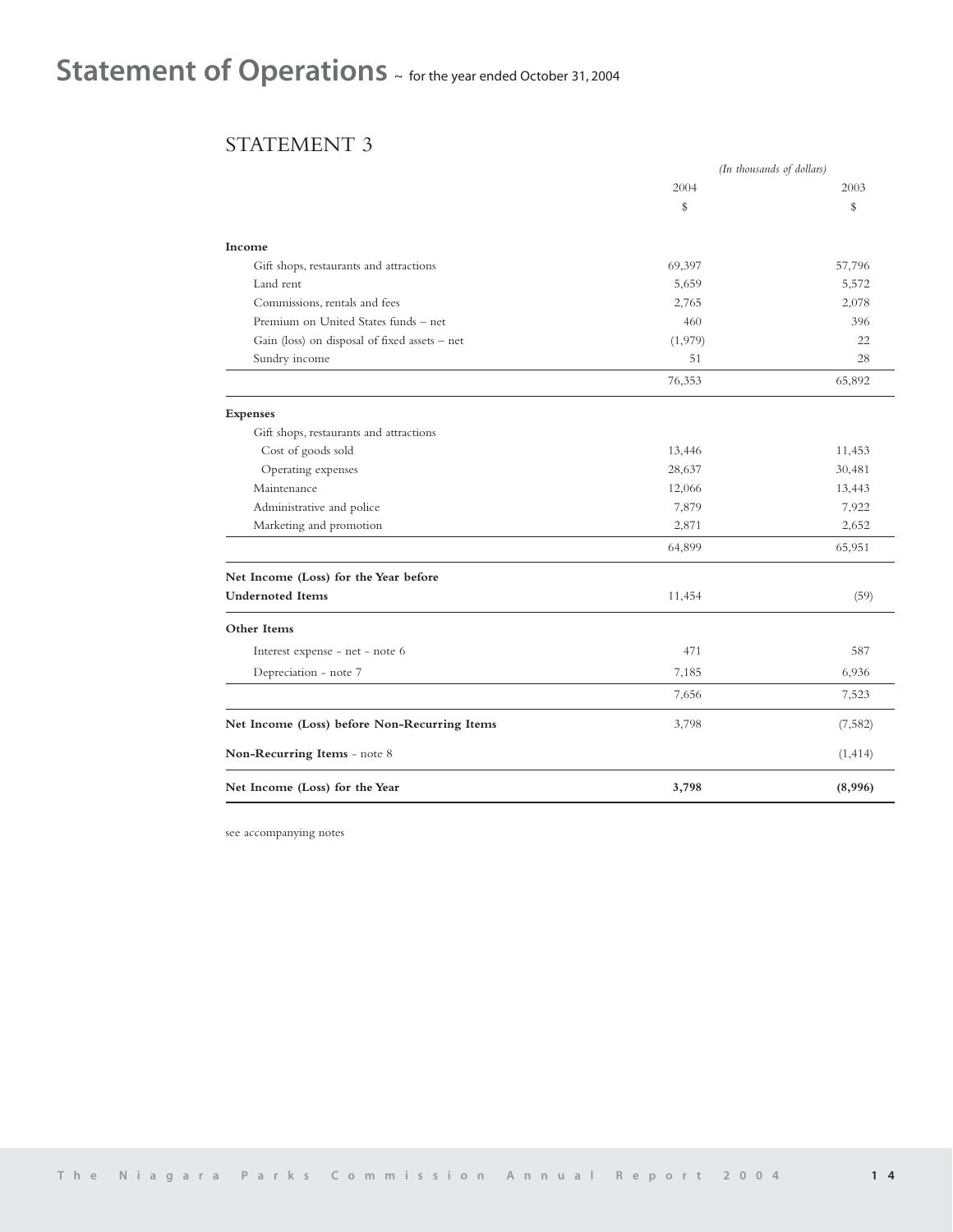# Statement of Cash Flows ~ for the year ended October 31, 2004

## STATEMENT 4

|                                                         |           | (In thousands of dollars) |
|---------------------------------------------------------|-----------|---------------------------|
|                                                         | 2004      | 2003                      |
|                                                         | \$        | \$                        |
| <b>Operating Activities</b>                             |           |                           |
| Net income (loss) for the year                          | 3,798     | (8,996)                   |
| Charges against income not requiring an outlay of funds |           |                           |
| - change in post employment benefits                    | 45        | 151                       |
| - depreciation                                          | 7,185     | 7,150                     |
| - loss on disposal of fixed assets - net                | 1,979     | 655                       |
|                                                         | 13,007    | (1,040)                   |
| Net change in non-cash working capital balances related |           |                           |
| to operations - note 11                                 | 1,026     | (714)                     |
| Funds provided (used) by operating activities           | 14,033    | (1,754)                   |
| <b>Investing Activities</b>                             |           |                           |
| Fixed asset acquisitions                                | (3,850)   | (5,055)                   |
| Proceeds on sale of fixed assets                        | 22        | 31                        |
| Funds used by investing activities                      | (3,828)   | (5,024)                   |
| <b>Financing Activities</b>                             |           |                           |
| Increase (decrease) in bank loan                        | (13,000)  | 7,000                     |
| Increase in long-term financing                         | 46        | 104                       |
| Funds provided (used) by financing activities           | (12, 954) | 7,104                     |
| Increase (Decrease) in Cash Position                    | (2,749)   | 326                       |
| Cash Position, Beginning of Year                        | 1,589     | 1,263                     |
| Cash Position (Deficiency), End of Year                 | (1, 160)  | 1,589                     |
|                                                         |           |                           |
| Cash Position (Deficiency)                              |           |                           |
| Cash                                                    | 890       | 1,589                     |
| Bank overdraft                                          | (2,050)   |                           |
|                                                         | (1, 160)  | 1,589                     |

see accompanying notes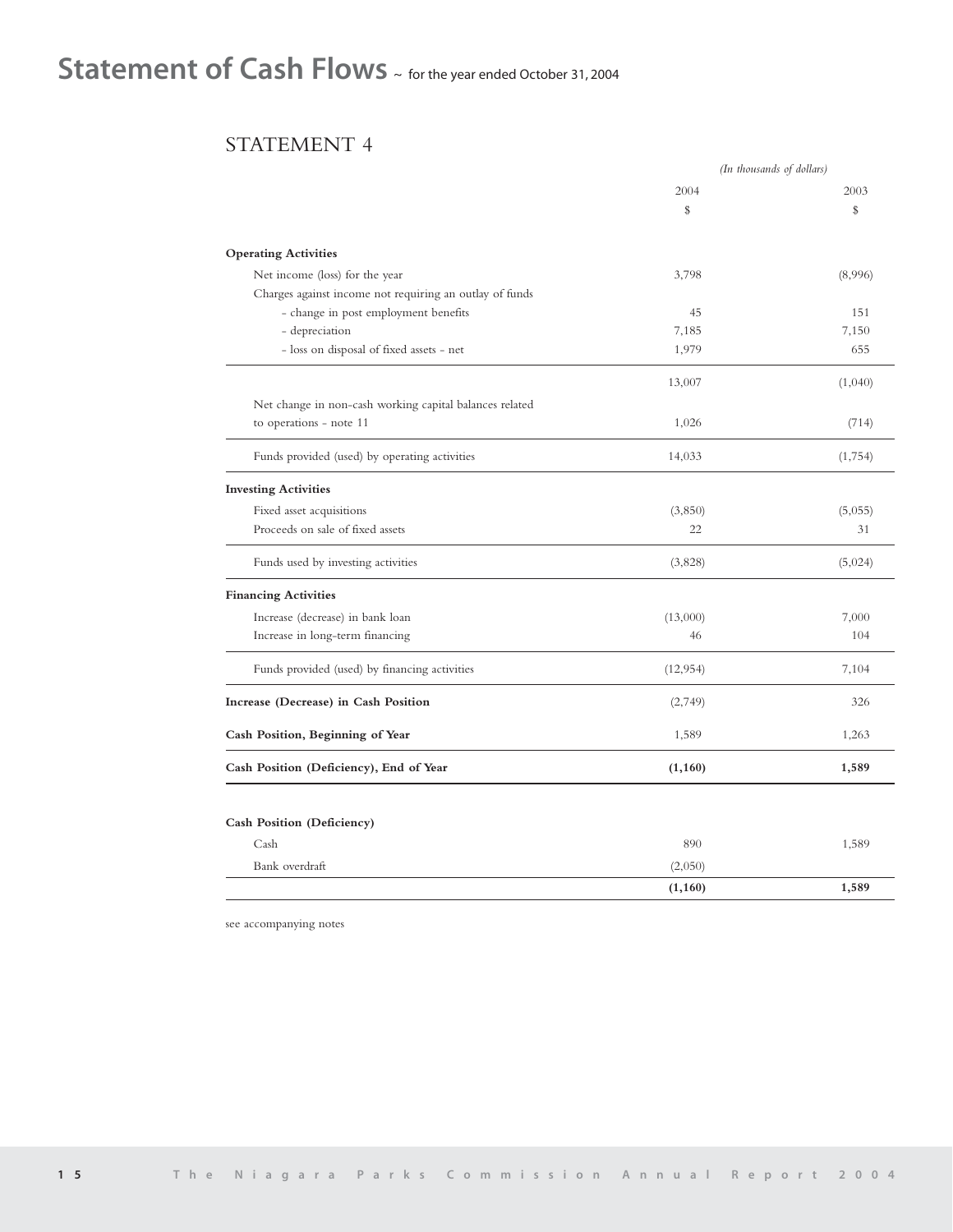# **Notes to Financial Statements** ~ for the year ended October 31, 2004

#### **1. Significant Accounting Policies**

#### Basis of accounting

The financial statements of The Niagara Parks Commission (the "Commission") are the representations of management prepared in accordance with Canadian generally accepted accounting principles, consistently applied. Because a precise determination of many assets and liabilities is dependent upon future events, the preparation of periodic financial statements necessarily involves the use of estimates and approximations.These have been made using careful judgement in the light of available information.The financial statements have, in management's opinion, been properly prepared within reasonable limits of materiality and within the framework of the accounting policies summarized below:

#### Inventories

Inventories of saleable merchandise are valued at the lower of average cost and net realizable value.

## Fixed assets

All fixed assets are recorded at cost. Depreciation has been recorded using the straight-line method, with rates from 2.5 to 20 per cent for buildings, roadways and structures, 10 to 25 per cent for equipment and furnishings and from 8 to 40 per cent for vehicles.

|         |                             | (In thousands of dollars) |         |
|---------|-----------------------------|---------------------------|---------|
| Cost    | Accumulated<br>Depreciation | 2004                      | 2003    |
| \$      | \$                          | \$                        | \$      |
| 13,555  |                             | 13,555                    | 13,555  |
| 17,091  | -                           | 17,091                    | 17,091  |
|         |                             |                           |         |
| 142,986 | 54,405                      | 88,581                    | 91,802  |
| 27,201  | 18,976                      | 8,225                     | 9,374   |
| 7,999   | 7,240                       | 759                       | 1,210   |
| 208,832 | 80,621                      | 128,211                   | 133,032 |
| 779     |                             | 779                       | 1,294   |
| 209,611 | 80,621                      | 128,990                   | 134,326 |
|         |                             |                           |         |

## **3. Bank Overdraft**

The bank overdraft facilities, which have a maximum borrowing capacity of \$ 15,000,000, provide for two types of loans. There is a variable rate option with a rate which varies with the Bank of Montreal's prime rate and there is a fixed rate operating loan facility available for terms of 30/60/90/180 or 364 days at rates which are set relative to Banker's Acceptance rates. As at October 31, 2004, all borrowings are under the variable rate arrangement.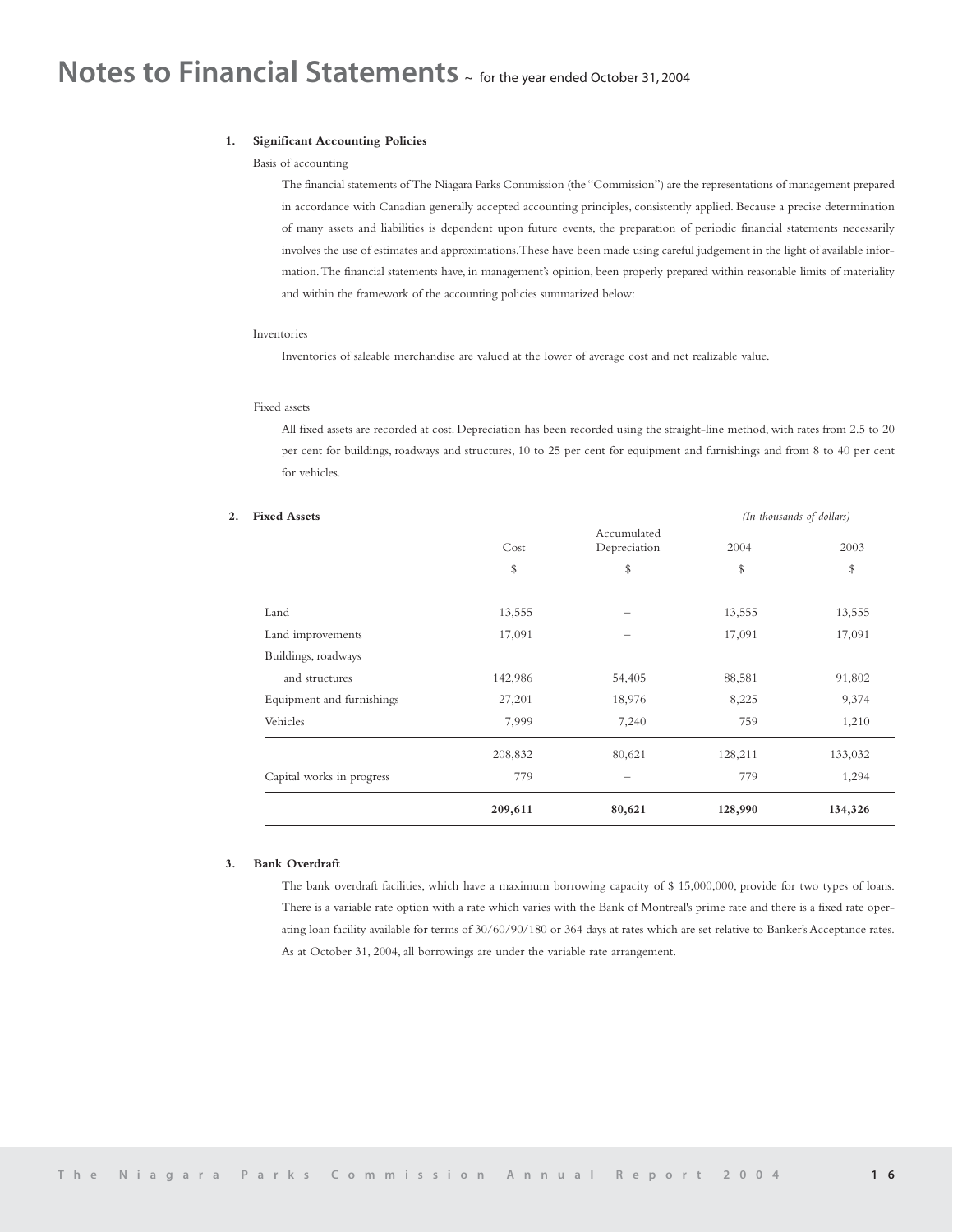# **Notes to Financial Statements** ~ for the year ended October 31, 2004

| Long-Term Financing                                                            | (In thousands of dollars) |      |
|--------------------------------------------------------------------------------|---------------------------|------|
|                                                                                | 2004                      | 2003 |
|                                                                                | \$                        | s    |
| The Commission has an obligation under capital lease, bearing interest of nil, |                           |      |
| requiring monthly payments of \$5,279 to August, 2005, secured by              |                           |      |
| equipment with a net book value of \$95,188                                    | 44                        | 104  |
| The Commission has an obligation under capital lease, bearing interest of nil, |                           |      |
| requiring monthly payments of $$2,779$ to March, 2006, secured by              |                           |      |
| equipment with a net book value of \$83,911                                    | 76                        |      |
| The Commission has an obligation under capital lease, bearing interest of nil, |                           |      |
| requiring monthly payments of \$875 to March, 2006, secured by equipment       |                           |      |
| with a net book value of \$29,579                                              | 30                        |      |
|                                                                                | 150                       | 104  |
| Less portion due within one year                                               | 86                        | 59   |
|                                                                                | 64                        | 45   |

The principal payments of the obligation under capital lease is due as follows:

|      | (In thousands of dollars) |
|------|---------------------------|
|      | \$                        |
| 2005 | 86                        |
| 2006 | 41                        |
| 2007 | 23                        |

#### **5. Post-Employment Benefits**

The Commission provides a defined employee future benefit, payable on termination to certain full-time employees with a minimum of five years of service.The benefit is calculated on the basis of one week's remuneration, at the time of termination, for every year of full-time service provided to the Commission to a maximum of 26 weeks.The accrued benefit liability as at October 31, 2004 is \$ 2,955,587 (2003 - \$ 2,930,715).

As a result of an actuarial valuation conducted in 2004 for the year ending October 31, 2004, it was determined that an actuarial loss of \$ 65,577 existed.The actual obligation as at October 31, 2004 is \$ 3,021,164 (2003 - \$ 2,930,715). Since the actuarial loss is less than 10% of the actual obligation, no minimum amortization has been recorded for the year.

In addition, certain employees of the Commission are provided with life insurance upon retirement of one times salary provided the employee retires with an unreduced OPSEU pension or PSPP pension which expires on the member's 65th birthday.The accrued benefit liability is \$ 20,956 (2003 - NIL)

As a result of an actuarial valuation conducted in 2004 for the year ending October 31, 2004, it was determined that an actuarial loss of \$ 165,883 existed.The actual obligation as at October 31, 2004 is \$ 174,991 (2003 - NIL).The actuarial loss is being amortized over the expected average remaining service lives of the employee group which has been actuarially determined to be 14 years.The unamortized loss as at October 31, 2004 is \$ 154,035. See note 13 for other post-employment benefits.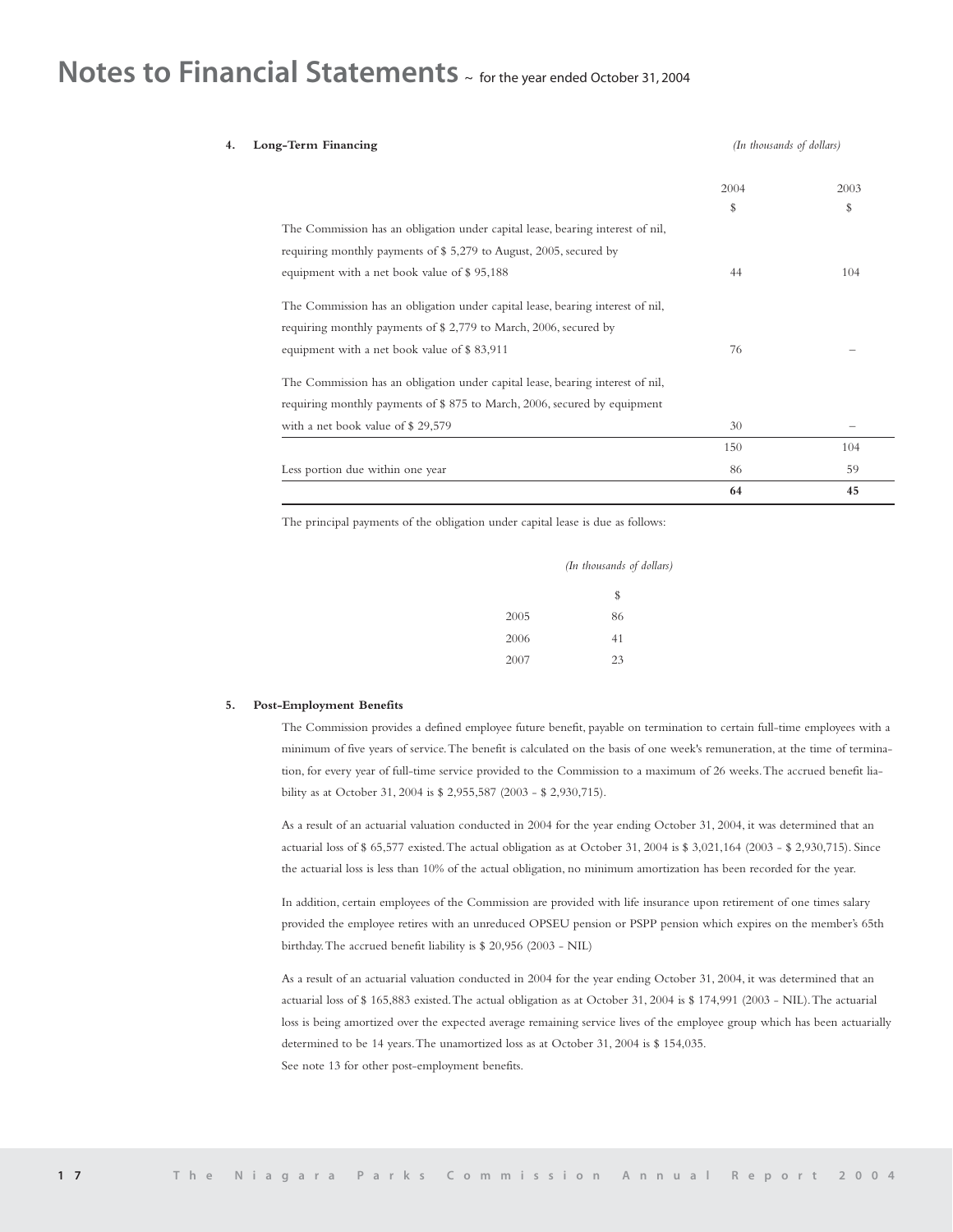# **Notes to Financial Statements** ~ for the year ended October 31, 2004

## **5. Post-Employment Benefits cont'd.**

| Defined Benefit Plan Information                   | (In thousands of dollars) |       |  |
|----------------------------------------------------|---------------------------|-------|--|
|                                                    | 2004                      | 2003  |  |
|                                                    | \$                        | \$    |  |
|                                                    |                           |       |  |
| Employee benefit plan assets                       |                           |       |  |
| Employee benefit plan liabilities                  | 2,976                     | 2,931 |  |
| Employee benefit plan deficit                      | 2,976                     | 2,931 |  |
| Benefit obligation recognized on the balance sheet |                           |       |  |
| Benefit obligation, beginning of year              | 2,931                     | 2,780 |  |
| Expense for the year                               | 388                       | 352   |  |
| Benefits paid during the year                      | (343)                     | (201) |  |
| Benefit obligation, end of year                    | 2,976                     | 2,931 |  |

The main actuarial assumptions applied in the valuation of the defined benefit plan are as follows:

**Interest (Discount) Rate** - The accrued obligation and the expense for the year were determined using a discount rate of 6%. Salary Levels - Future salary and wage levels were assumed to increase at 4% per annum.

| <b>Interest Expense</b> |      | (In thousands of dollars) |
|-------------------------|------|---------------------------|
|                         | 2004 | 2003                      |
|                         | \$   | \$                        |
| Interest income         | (56) | (46)                      |
| Loan interest expense   | 527  | 633                       |
|                         | 471  | 587                       |

## **7. Depreciation** *(In thousands of dollars)*

|                                             | 7,185 | 6,936 |
|---------------------------------------------|-------|-------|
| Depreciation of non-income producing assets | 3,182 | 3,079 |
| Depreciation of income producing assets     | 4,003 | 3,857 |
|                                             | \$    | \$    |
|                                             | 2004  | 2003  |
|                                             |       |       |

#### **8. Non-Recurring Items**

The Commission undertook a significant organizational restructuring that resulted in the elimination of several positions in 2003. Termination and salary continuance costs related to this matter amounted to \$ 550,000.

A comprehensive study for the future direction of the Commission was completed during 2003 rendering certain capital works in progress redundant. The write-off of these capital works in progress and other assets which were obsolete but not fully depreciated amounted to \$ 730,000.

The resolution of a disputed water usage and billing matter was finalized during 2003 at a cost of \$ 134,000.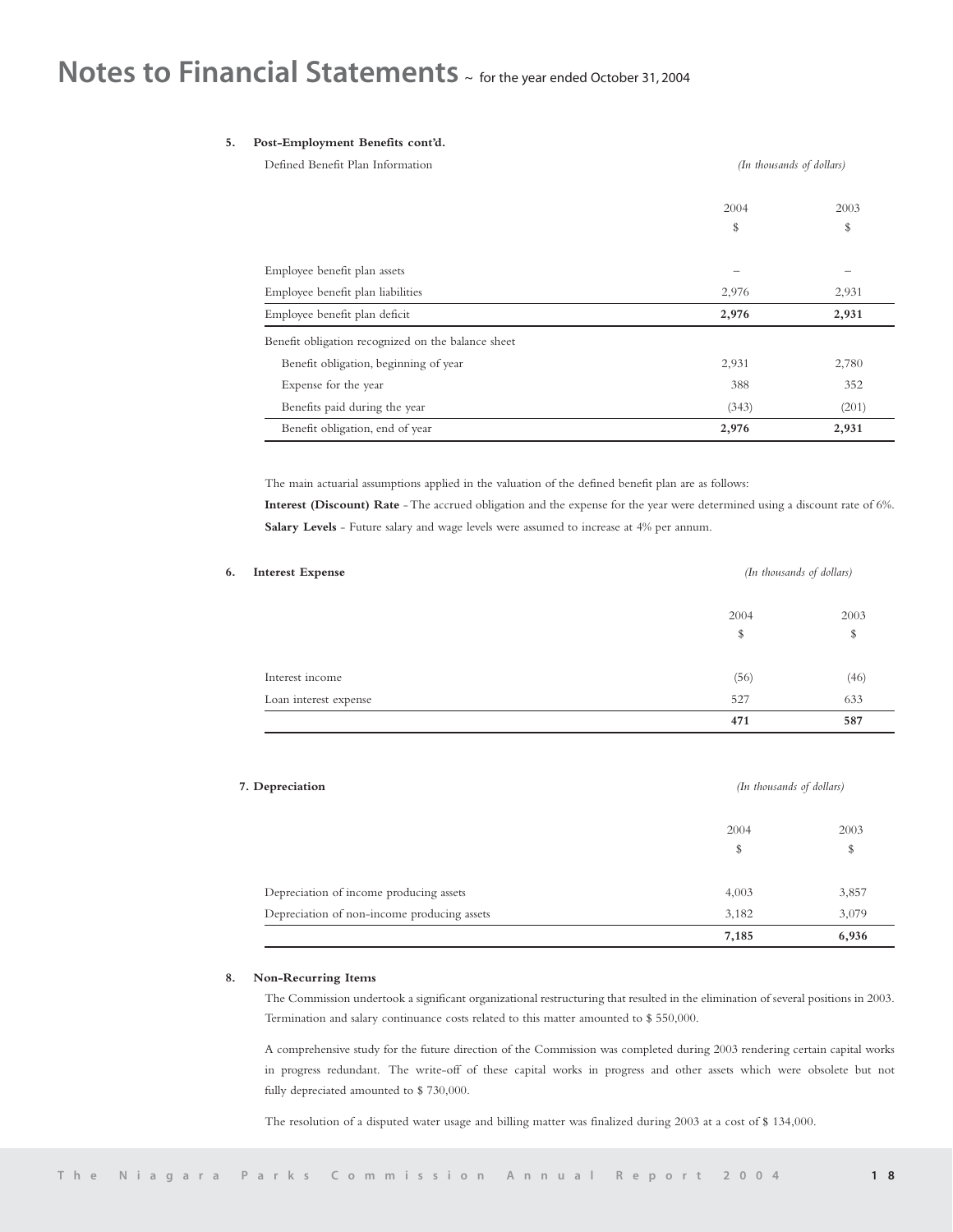## **9. Commitments**

The Commission is committed to spending approximately \$ 1,930,000 on capital projects in the next year.

## **10. Contingencies**

The Commission is in litigation pertaining to certain claims for which the likelihood of loss is not determinable and the amount not reasonably estimable. Accordingly, no provision for these claims is reflected in the financial statements.

 $(II, J, I, I, I, I)$ 

The Commission has an authorized letter of credit in the amount of US \$ 161,712.

## **11. Statement of Cash Flows**

Changes in working capital components include:

|                                      | (In thousands of dollars) |       |
|--------------------------------------|---------------------------|-------|
|                                      | 2004                      | 2003  |
|                                      | \$                        | \$    |
| Accounts receivable                  | 605                       | 604   |
| Inventories                          | 1,004                     | (723) |
| Prepaid expenses                     | (265)                     | (48)  |
| Accounts payable and accrued payroll | (318)                     | (547) |
|                                      | 1,026                     | (714) |
|                                      |                           |       |

Acquisition of fixed assets

During the year, fixed assets were acquired at an aggregate cost of \$ 3,848,929 of which \$ 124,535 was acquired by means of capital leases. Cash payments of \$ 3,724,394 were made to purchase fixed assets.

| Interest          |      | (In thousands of dollars) |  |
|-------------------|------|---------------------------|--|
|                   | 2004 | 2003                      |  |
|                   | \$   | \$                        |  |
| Interest received | 61   | 46                        |  |
| Interest paid     | 511  | 633                       |  |

## **12. Operating Leases**

The Commission leases vehicles, equipment and premises under operating leases expiring in various years through 2008. The total obligation under operating leases amounts to approximately \$ 1,093,313.

Future payments for each of the next four years are as follows:

|      | (In thousands of dollars) |  |  |
|------|---------------------------|--|--|
|      | \$                        |  |  |
| 2005 | 690                       |  |  |
| 2006 | 170                       |  |  |
| 2007 | 156                       |  |  |
| 2008 | 77                        |  |  |
|      |                           |  |  |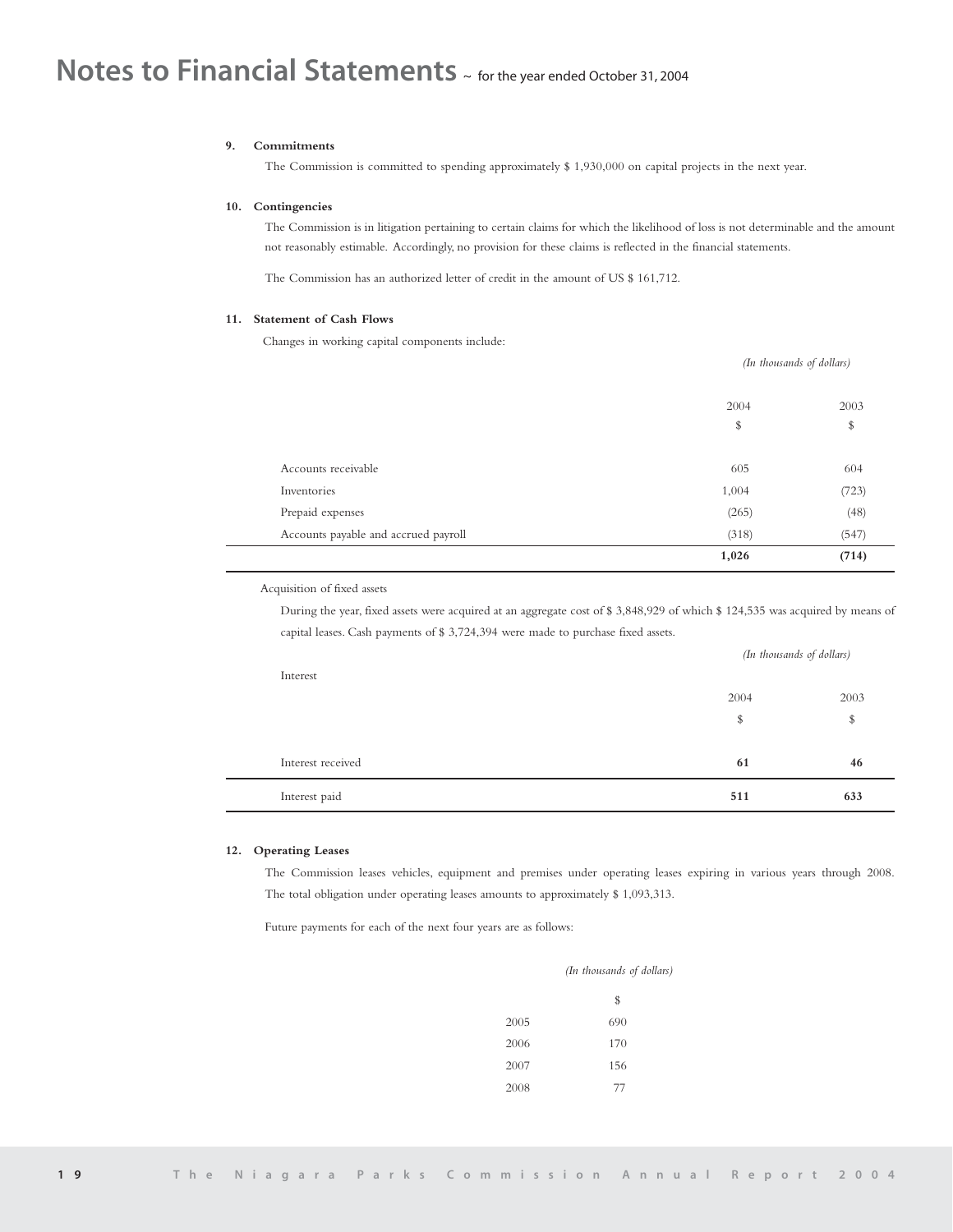#### **13. Other Post-Employment Benefits**

The Commission provides pension benefits for all its permanent employees (and to nonpermanent employees who elect to participate) through the Public Service Pension Fund (PSPF) and the Ontario Public Service Employees' Union Pension Fund (OPSEU Pension Fund).These are multi-employer plans established by the Province of Ontario.These plans are accounted for as defined contribution plans, as the Commission has insufficient information to apply defined benefit plan accounting to these pension plans.

The Commission's obligations related to the PSPF and OPSEU Pension Fund was \$ 1,368,059 (2003 - \$ 1,505,751) and is included in the administrative and general expenses in the Statement of Operations.

The cost of post-employment, non-pension benefits are paid by the Management Board Secretariat and are not included in the Statement of Operations.

See note 5 for details on the Commission's post employment benefits.

#### **14. Financial Instruments and Risk Management**

## Fair Value

The Commission's financial instruments include cash, accounts receivable, bank borrowings, accounts payable and accrued payroll.The carrying value of these instruments approximates their fair value due to their immediate or short-term liquidity.

Fair value information with respect to long-term financing has been omitted because it it not practicable to determine fair value with sufficient reliability.

## Credit Risk

The Commission is exposed to a credit risk by its customers. However, because of the large number of customers, credit risk concentration is reduced to a minimum.

## Currency Risk

The Commission realizes approximately 17.56% (2003 - 16.0%) of its sales in foreign currency. Consequently, some assets and revenues are exposed to foreign exchange fluctuations.

#### Cash Flow Risk

The Commission has a variable rate bank overdraft facilities bearing interest which varies with the prime interest rate. Accordingly, the Commission is exposed to cash flow risks relating to potential fluctuations in market interest rates.

#### **15. Related Party Transactions**

The Commission exercises significant influence over the Niagara Parks Foundation (the "Foundation") by virtue of its ability to appoint some of the Foundation's Board of Directors.The Foundation is incorporated under the Ontario Corporations Act and is a registered charity under the Income Tax Act. The purpose of the Foundation is to promote conservation, environmental, historical, performing arts, and musical initiatives within the lands of the Commission. Net resources of the Foundation amounted to \$ 54,541 (2003 - \$ 44,391). During the year, the Commission expended \$ 1,827 (2003 - \$ 6,631) on behalf of the Foundation. These amounts expended included computer software, professional fees, and telephone.

The net assets and results of operations of the Foundation are not included in the statements of the Commission. Separate financial statements of the Foundation are available upon request.

#### **16. Surplus Funds**

Pursuant to Section 16(2) of the Niagara Parks Act any surplus moneys shall, on the order of the Lieutenant Governor in Council, be paid to the Minister of Finance and shall form part of the Consolidated Revenue Fund.

## **17. Comparative Figures**

Certain comparative figures have been restated to conform with the current year's presentation.